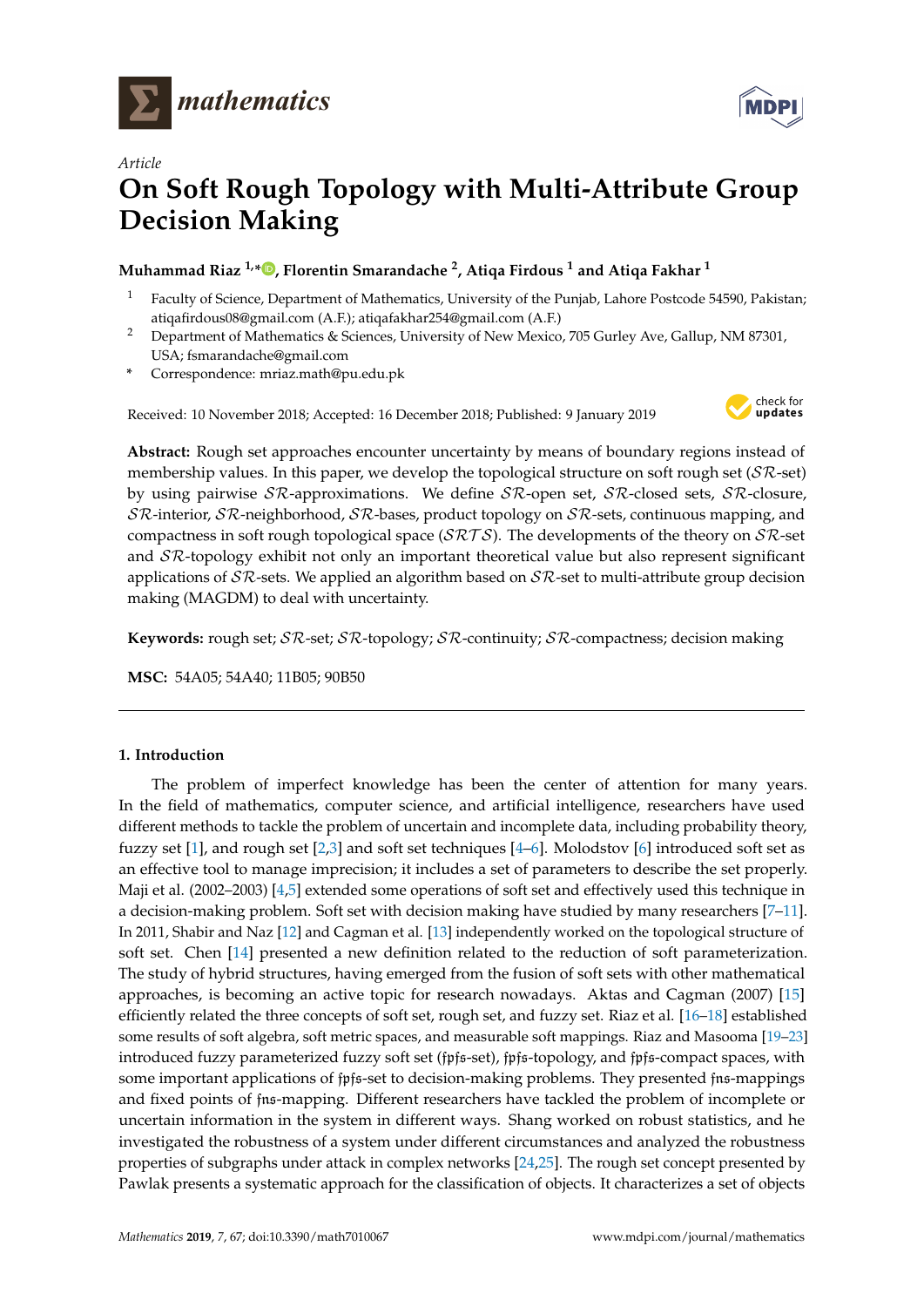by two exact concepts, known as its approximations. Here, vagueness is expressed in the form of a boundary region, where empty boundary region implies that the set is crisp, and a non-empty boundary region implies that our knowledge is insufficient to explain the set precisely. By using equivalence relations, Thivagar et al. [\[26\]](#page-16-11) generated the topology on rough set which includes approximations and the boundary region. Equivalence relation plays an important role in Pawlak's rough set model, and by replacing it with a soft set, soft rough set  $\mathcal{SR}\text{-sets}$  were introduced by Feng [\[27\]](#page-16-12). Feng et al. [\[28\]](#page-16-13) presented some properties related to  $\mathcal{SR}$ -approximations. Xue et al. [\[29\]](#page-16-14) presented some decision-making algorithms regarding hybrid soft models. Zou and Xiao [\[30\]](#page-16-15) analyzed data in soft sets under incomplete information systems. There are mainly two streams of study connecting soft rough set theory and topology theory. At the same time, according to the topological properties on the topological  $\mathcal{SR}$ -space, some applications for image processing and some topological diagrams are introduced. The remainder of the paper is composed as follows. In Section [2,](#page-1-0) we briefly define the notions of rough set  $R$ -set and soft rough set  $SR$ -set. In Section [3,](#page-3-0) we present a novel topological structure of  $S\mathcal{R}$ -set. We present some new results of  $S\mathcal{R}$ -set theory and SR-topology. A topological structure on soft rough set was defined by Bakier et al. [\[31\]](#page-16-16). Malik and Riaz [\[32,](#page-16-17)[33\]](#page-16-18) studied action of modular group on real quadratic fields. Soft sets, neutrosophic set and rough sets with decision making problems have studied by many researchers [\[34–](#page-16-19)[40\]](#page-17-0). We define  $S\mathcal{R}$ -topology on soft rough set in the form of the pair  $\tau_{S\mathcal{R}} = (\tau_{S\mathcal{R}*}, \tau_{S\mathcal{R}}^*)$ , where  $\tau_{S\mathcal{R}*}$ is the lower  $\mathcal{SR}$ -topology and  $\tau_{\mathcal{SR}}^*$  is the upper  $\mathcal{SR}$ -topology on set  $\mathcal{Y}$ . This  $\mathcal{SR}$ -topology is more appropriate, as it looks like a natural soft rough topology on a soft rough set. In Section [4,](#page-6-0) continuity, homeomorphism, and projection mappings in  $\mathcal{SR}$ -set are discussed. Section [5](#page-9-0) describes the compactness in  $\mathcal{SR}\text{-set}$ . In Section [6,](#page-10-0)  $\mathcal{SR}$  approximations are employed to solve multi-attribute group decision-making problem.

#### <span id="page-1-0"></span>**2. Preliminaries**

In this section, we illustrate some basic notions related to  $S\mathcal{R}$ -theory. First we define rough set R-set and soft rough set  $\mathcal{SR}$ -set and then explain a few related operations on  $\mathcal{SR}$ -set.

**Definition 1** ([\[2\]](#page-15-1))**.** *Suppose we have an object set* V *known as universe, and an indiscernibility relation*  $\Re \subseteq V \times V$  which represents knowledge about elements of V. We take  $\Re$  as an equivalence relation and denote *it by*  $\Re(y)$ . The pair  $(\mathcal{V}, \Re)$  is called the approximation space. Let  $\mathcal Y$  be any subset of  $\mathcal V$ . We characterize the set Y *with respect to* <*.*

*(1) The union of all granules which are entirely included in the set* Y *is called the lower approximation of the set*  $Y$  *w.r.t*  $\Re$ *, mathematically defined as* 

$$
\Re_{\star}(\mathcal{Y}) = \bigcup_{y \in \mathcal{V}} \{\Re(y) : \Re(y) \subseteq \mathcal{Y}\}
$$

*(2) The union of all the granules having a non-empty intersection with the set* Y *is called the upper approximation of the set* Y *w.r.t* <*, mathematically defined as*

$$
\Re^{\star}(\mathcal{Y}) = \bigcup_{y \in \mathcal{V}} \{\Re(y) : \Re(y) \cap \mathcal{Y} \neq \emptyset\}
$$

*(3) The difference between the upper and lower approximations is called the boundary region of the set* Y *w.r.t* <*, mathematically defined as*

$$
B_{\Re}(\mathcal{Y}) = \Re^{\star}(\mathcal{Y}) - \Re_{\star}(\mathcal{Y})
$$

 $If \mathbb{R}^*(\mathcal{Y}) = \mathbb{R}_*(\mathcal{Y})$ , the set  $\mathcal{Y}$  is said to be defined. If  $\mathbb{R}^*(\mathcal{Y}) \neq \mathbb{R}_*(\mathcal{Y})$ , i.e.,  $B_R(\mathcal{Y}) \neq \emptyset$ , the set  $\mathcal{Y}$  is *said to be a (imprecise) rough set w.r.t*  $\Re$ .

*We denote a rough set* Y *by a pair comprising a lower approximation and upper approximation*  $\mathcal{Y} = (\Re_\star(\mathcal{Y}), \Re^\star(\mathcal{Y}))$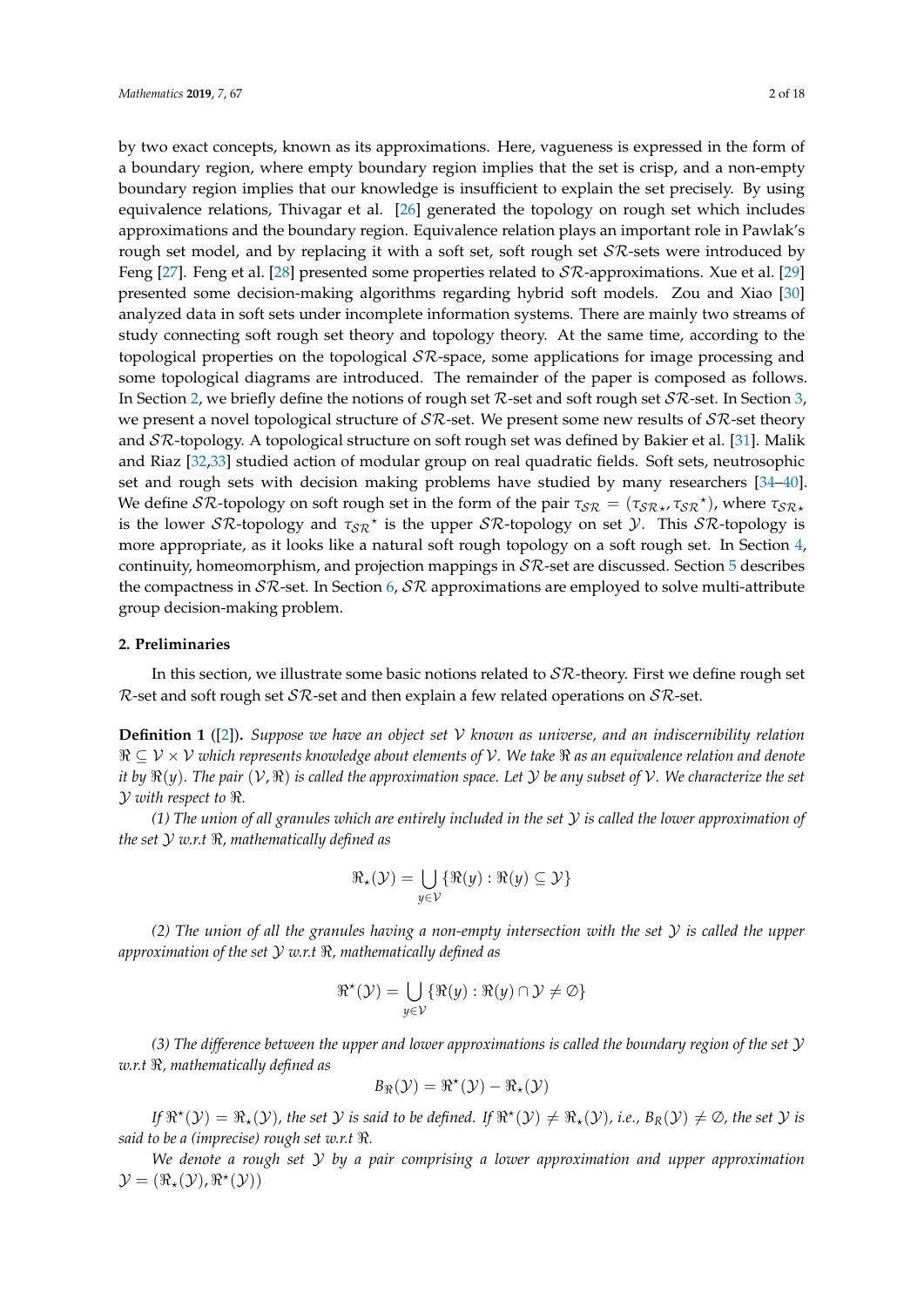**Definition 2** ([\[28\]](#page-16-13)). Consider a soft set  $S = (T, A)$  over the universe V, where  $A \subseteq \mathcal{E}$  and  $T$  is a mapping *defined as*  $\mathcal{T}: A \to \mathcal{P}(\mathcal{V})$ . Here, soft approximation space is the pair  $\mathcal{P} = (\mathcal{V}, \mathcal{S})$ . Following the soft *approximation space* P*, we define two operations as follows:*

$$
\Re_{P*}(\mathcal{Y}) = \{ v \in \mathcal{V} : \exists a \in \mathcal{A}, [v \in \mathcal{T}(a) \subseteq \mathcal{Y}] \},\
$$

$$
\Re_P{}^{\star}(\mathcal{Y}) = \{ v \in \mathcal{V} : \exists a \in \mathcal{A}, [v \in \mathcal{T}(a) \cap \mathcal{Y} \neq \emptyset] \}
$$

regarding every subset  $\mathcal{Y} \subseteq \mathcal{V}$ , two sets  $\Re_{P*}(\mathcal{Y})$  and  $\Re_P{}^*(\mathcal{Y})$ , which are called the soft P-lower approximation and soft P-upper approximation of  $Y$ , respectively. In general, we refer to  $\Re_{P \star}(\mathcal{Y})$  and  $\Re_P^{\star}(\mathcal{Y})$  as  $\mathcal{SR}$ -approximations of  $\mathcal Y$  w.r.t P. If  $\Re_{P*}(\mathcal Y)=\Re_P{}^\star(\mathcal Y)$ , then  $\mathcal Y$  is said to be soft P-definable; otherwise,  $\mathcal Y$  *is a soft P-rough set. Then, Bnd* $_P = \Re_P^{\star}(\mathcal Y) - \Re_{P_{\star}}(\mathcal Y)$  *is the SR-boundary region.* 

*We denote* SR*-set (*SR*-set)* Y *by a pair comprising* SR*-lower approximation and* SR*-upper*  $approximation \mathcal{Y} = (\Re_{P\star}(\mathcal{Y}), \Re_{P}^{\star}(\mathcal{Y}))$ *.* 

<span id="page-2-0"></span>**Example 1.** Let  $V = \{s_1, s_2, s_3, s_4, s_5\}$  be the set of perfumes, and let  $A = \{\zeta_1, \zeta_2, \zeta_3, \zeta_4\} = \mathcal{E}$ *be the qualities which Miss Amal wants in her perfume. Let*  $S = (T, A)$  *be a soft set over* V.  $\mathcal{T}(\zeta_1) = \{s_3, s_5\}, \mathcal{T}(\zeta_2) = \{s_2, s_4, s_5\}, \mathcal{T}(\zeta_3) = \{s_1, s_2, s_5\}, \mathcal{T}(\zeta_4) = \{s_2, s_3\}$  and the soft approximation *space*  $P = (V, S)$ *.The tabular form of soft set*  $(T, A)$  *is given in Table [1.](#page-2-0)* 

**Table 1.** Soft set  $(\mathcal{T}, \mathcal{A})$ .

| $({\cal T}, {\cal A})$ | $s_1$ | $s_2$ | $s_3$ | $s_4$        | $S_{\overline{2}}$ |
|------------------------|-------|-------|-------|--------------|--------------------|
| $\zeta_1$              |       |       |       | 0            | 0                  |
| $\zeta_2$              | 0     |       | 0     | Ί            |                    |
| $\zeta_3$              |       | ı     | 0     | $\mathbf{0}$ |                    |
| Čд                     | 0     | 0     |       | $\mathbf{I}$ |                    |

 $For \ \mathcal{Y} = \{s_3, s_4, s_5\} \subseteq \mathcal{V}$ , we have  $\Re_{P*}(\mathcal{Y}) = \{s_3, s_5\}$  and  $\Re_{P}^{\star}(\mathcal{Y}) = \{s_1, s_2, s_3, s_4, s_5\}.$  $Sinee \ \Re_{P*}(\mathcal{Y}) \neq \Re_{P}^{\star}(\mathcal{Y})$ ; therefore,  $\mathcal{Y}$  is a soft P-rough set and is denoted by  $\mathcal{Y} = (\{s_3, s_5\}, \{s_1, s_2, s_3, s_4, s_5\})$ 

**Definition 3.** Let  $\mathcal{A} = (\Re_{P*}(\mathcal{A}), \Re_{P}^{\star}(\mathcal{A}))$  and  $\mathcal{B} = (\Re_{P*}(\mathcal{B}), \Re_{P}^{\star}(\mathcal{B}))$  be two arbitrary  $\mathcal{SR}$ -sets and  $\mathcal{P} = (\mathcal{V}, \mathcal{S})$  be soft approximation space. Then,  $\mathcal{A}$  is a  $\mathcal{S}\mathcal{R}$ -subset of  $\mathcal{B}$  if  $\Re_{P*}(\mathcal{A}) \subseteq \Re_{P*}(\mathcal{B})$  and  $\Re_P^{\star}(\mathcal{A}) \subseteq \Re_P^{\star}(\mathcal{B}).$ 

<span id="page-2-1"></span>**Example 2.** Suppose  $V = \{\alpha_1, \alpha_2, \alpha_3, \alpha_4, \alpha_5, \alpha_6, \alpha_7, \alpha_8\}$  and  $\mathcal{E} = \{\xi_1, \xi_2, \xi_3, \xi_4\}$ . Let  $\mathcal{S} = (\mathcal{T}, \mathcal{E})$  be a soft *set over* V*,*

 $\mathcal{T}(\xi_1) = {\alpha_2, \alpha_8}$  $\mathcal{T}(\xi_2) = {\alpha_2, \alpha_3, \alpha_6, \alpha_8}$  $\mathcal{T}(\xi_3) = {\alpha_2, \alpha_5, \alpha_7}$  $\mathcal{T}(\xi_4) = {\alpha_3, \alpha_4, \alpha_6}$ 

*and*  $P = (V, S)$  *be soft approximation space. Consider*  $A = \{\alpha_2, \alpha_4, \alpha_5, \alpha_7\} \subseteq V$  *and*  $B = \{\alpha_3, \alpha_4\}$ *then*  $\Re_{P*}(A) = {\alpha_2, \alpha_5, \alpha_7}$  *and*  $\Re_P^{\star}(A) = {\alpha_2, \alpha_3, \alpha_4, \alpha_5, \alpha_6, \alpha_7, \alpha_8}$ *, while*  $\Re_{P*}(B) = \emptyset$  *and*  $\Re_P^{\star}(\mathcal{B}) = {\alpha_2, \alpha_3, \alpha_4, \alpha_6, \alpha_8}.$ 

 $S$ *o* we have two  $S$ R-sets  $A = (\Re_{P_{*}}(A), \Re_{P}^{*}(A)) = (\{\alpha_{2}, \alpha_{5}, \alpha_{7}\}, \{\alpha_{2}, \alpha_{3}, \alpha_{4}, \alpha_{5}, \alpha_{6}, \alpha_{7}, \alpha_{8}\})$  and  $\mathcal{B} = (\Re_{P_{\star}}(\mathcal{B}), \Re_{P}^{\star}(\mathcal{B})) = (\emptyset, \{\alpha_2, \alpha_3, \alpha_4, \alpha_6, \alpha_8\}).$  Since  $\Re_{P_{\star}}(\mathcal{B}) \subseteq \Re_{P_{\star}}(\mathcal{A})$  and  $\Re_{P}^{\star}(\mathcal{B}) \subseteq \Re_{P_{\star}}(\mathcal{B}).$ *Thus,* B *is* SR*-subset of* A*.*

**Definition 4.** Let  $\mathcal{A} = (\Re_{P_{\star}}(\mathcal{A}), \Re_{P}^{\star}(\mathcal{A}))$ ,  $\mathcal{B} = (\Re_{P_{\star}}(\mathcal{B}), \Re_{P}^{\star}(\mathcal{B}))$  be taken as two arbitrary SR *sets and let* (V, S) *be soft approximation space. Then, the union of* A *and* B *is defined as*  $\mathcal{A} \cup \mathcal{B} = (\Re_{P_{\star}}(\mathcal{A}) \cup \Re_{P_{\star}}(\mathcal{B}), \Re_{P}^{\star}(\mathcal{A}) \cup \Re_{P}^{\star}(\mathcal{B})).$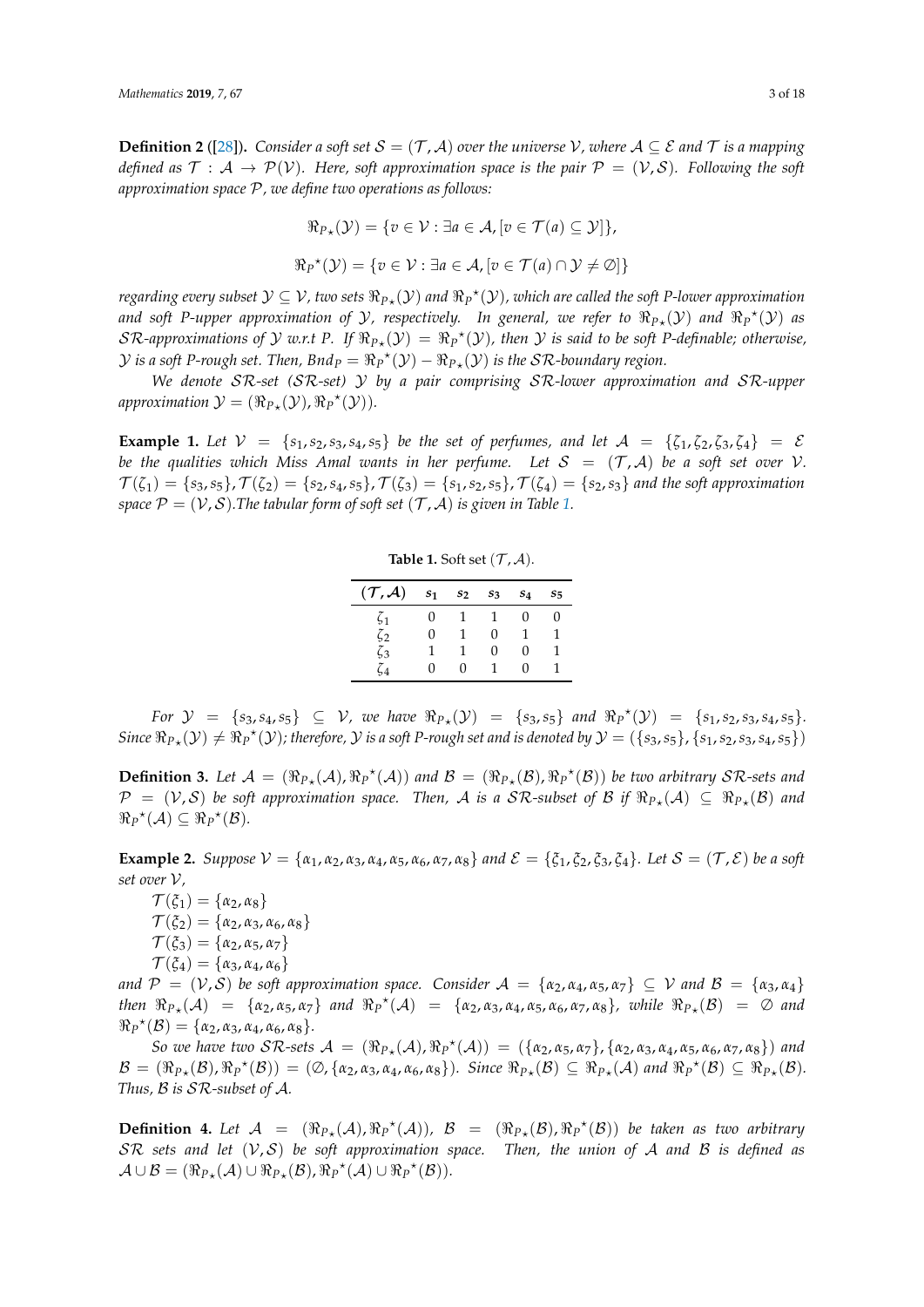**Definition 5.** Let  $\mathcal{A} = (\Re_{P_{\star}}(\mathcal{A}), \Re_{P}^{\star}(\mathcal{A}))$ ,  $\mathcal{B} = (\Re_{P_{\star}}(\mathcal{B}), \Re_{P}^{\star}(\mathcal{B}))$  be taken as two arbitrary SR *sets and* (V, S) *be soft approximation space. Then, the intersection of* A *and* B *is defined as*  $\mathcal{A} \cap \mathcal{B} = (\Re_{P_{\star}}(\mathcal{A}) \cap \Re_{P_{\star}}(\mathcal{B}), \Re_{P}^{\star}(\mathcal{A}) \cap \Re_{P}^{\star}(\mathcal{B})).$ 

**Example 3.** *By using Example [2,](#page-2-1) we obtain*

 $\mathcal{A} \cup \mathcal{B} = (\Re_{P_{\star}}(\mathcal{A}) \cup \Re_{P_{\star}}(\mathcal{B}), \Re_{P}^{\star}(\mathcal{A}) \cup \Re_{P_{\star}}(\mathcal{B})) = (\{\alpha_2, \alpha_5, \alpha_7\}, \{\alpha_2, \alpha_3, \alpha_4, \alpha_5, \alpha_6, \alpha_7, \alpha_8\})$ *and*  $A \cap B = (\Re_{P_{\star}}(A) \cup \Re_{P_{\star}}(B), \Re_{P}^{\star}(A) \cup \Re_{P_{\star}}(B)) = (\emptyset, \{\alpha_2, \alpha_3, \alpha_4, \alpha_6, \alpha_8\}).$ 

**Definition 6** ([\[31\]](#page-16-16)). Let *V* be the universe of discourse and  $P = (V, S)$  is soft approximation space; then, SR*-topology is defined as*

 $\tau_{\mathcal{SR}}(\mathcal{Y}) = \{ \mathcal{V}, \emptyset, \Re_{P_{\star}}(\mathcal{Y}), \Re_{P}^{\star}(\mathcal{Y}), Bd(\mathcal{Y}) \}$ 

*where*  $\mathcal{Y} \subseteq \mathcal{V}$ *.*  $\tau_{SR}(\mathcal{Y})$  *satisfies the following axioms:* 

*(i)*  $\mathcal{V}$  *and*  $\emptyset$  *belong to*  $\tau_{SR}(X)$ *.* 

*(ii)* Union of elements of any subcollection of  $\tau_{\text{SR}}(\mathcal{Y})$  belongs to  $\tau_{\text{SR}}(\mathcal{Y})$ .

*(iii) Intersection of elements of finite subcollection of*  $\tau_{SR}(\mathcal{Y})$  *belongs to*  $\tau_{SR}(\mathcal{Y})$ *.* 

*The topology defined by*  $\tau_{SR}(\mathcal{Y})$  *on* V *is called*  $SR$ *-topology on* V *w.r.t* Y *and*  $(\mathcal{V}, \tau_{SR}(\mathcal{Y}), \mathcal{E})$  *is said to be*  $SR$ -topological space. Soft rough set with the topology  $\tau_{SR}$  is called a topological  $SR$ -set.

**Example 4.** *Let*  $V = \{\vartheta_1, \vartheta_2, \vartheta_3, \vartheta_4, \vartheta_5, \vartheta_6\}$  *be the set of cars under consideration, and let*  $\mathcal{E} = \{\zeta_1, \zeta_2, \zeta_3, \zeta_4, \zeta_5\}$ *be the set of all parameters and*  $\mathcal{A} = \{\zeta_1, \zeta_2, \zeta_3\} \subseteq \mathcal{E}$ . Consider the soft approximation  $P = (\mathcal{V}, \mathcal{S})$ , where  $S = (\mathcal{T}, \mathcal{A})$  *is a soft set over*  $\mathcal{U}$  *given by:* 

 $\mathcal{T}(\zeta_1) = \{\vartheta_1, \vartheta_3\}, \mathcal{T}(\zeta_2) = \{\vartheta_1, \vartheta_3, \vartheta_6\}$  *and*  $\mathcal{T}(\zeta_3) = \{\vartheta_2, \vartheta_4\}.$ 

 $For \ \mathcal{Y} = \{\theta_2, \theta_3, \theta_4, \theta_6\},\$  we obtain  $\Re_{P*}(\mathcal{Y}) = \{\theta_2, \theta_4\},\ \Re_{P}^{\star}(\mathcal{Y}) = \{\theta_1, \theta_2, \theta_3, \theta_4, \theta_6\}$  and  $Bd(\mathcal{Y}) = \{\vartheta_1, \vartheta_3, \vartheta_6\}$ *. Then,* 

$$
\tau_{\mathcal{SR}}(\mathcal{Y}) = \{ \mathcal{V}, \emptyset, \{\vartheta_2, \vartheta_4\}, \{\vartheta_1, \vartheta_2, \vartheta_3, \vartheta_4, \vartheta_6\}, \{\vartheta_1, \vartheta_3, \vartheta_6\} \}
$$

*is a* SR*-topology.*

**Definition 7.** Let  $(V, \tau_{SR}(Y), \mathcal{E})$  be a SR-topological space. Any subset A such that  $A \in \tau_{SR}$  A is said to *be*  $\mathcal{SR}$ -open, and any subset A is  $\mathcal{SR}$ -closed if and only if  $\mathcal{A}^c \in \tau_{SR}$ .

**Example 5.** *In Example [2,](#page-2-1) we can see that*  $\{\vartheta_2, \vartheta_4\}, \{\vartheta_1, \vartheta_2, \vartheta_3, \vartheta_4, \vartheta_6\}, \{\vartheta_1, \vartheta_3, \vartheta_6\}$  *are SR*-open *sets, and their relative complements*  $\{\vartheta_1, \vartheta_3, \vartheta_5, \vartheta_6\}, \{\vartheta_5\}, \{\vartheta_2, \vartheta_4, \vartheta_5\}$  *are SR-closed sets, while V* and  $\varnothing$  *are both* SR*-open and* SR*-closed.*

## <span id="page-3-0"></span>**3. Topological Structure of** SR**-Sets**

In this section, we define a new topological structure on  $\mathcal{SR}$ -sets. We define  $\mathcal{SR}$ -open set, SR-closed sets, SR-closure, SR-interior, SR-neighborhood, and SR-bases.

**Definition 8.** Let  $\mathcal{Y} = (\Re_{P_{\star}}(\mathcal{Y}), \Re_{P}^{\star}(\mathcal{Y}))$  be a SR-subset, where  $\mathcal{P} = (\mathcal{V}, \mathcal{S})$ . Let  $\tau_{\mathcal{SR}_{\star}}$  and  $\tau_{\mathcal{SR}}^{\star}$ be two topologies which contain only exact subsets of  $\Re_{P\star}(\mathcal{Y})$  and  $\Re_P{}^\star(\mathcal{Y})$ , respectively. Then, the pair  $\tau_{SR} = (\tau_{SR_\star}, \tau_{SR}{}^\star)$  *is called a SR-topology on the SR-set*  $\cal Y$  *and the pair*  $(\cal Y, \tau_{SR})$  *<i>is known as a soft rough topological space (SRTS). Soft rough set*  $\cal Y$  *with the topology*  $\tau_{\cal SR} = (\tau_{\cal SR \star}, \tau_{\cal SR}{}^\star)$  *is known as topological*  $SR$ -set. Also, in a  $SR$ -topology,  $\tau_{SR} = (\tau_{SR_\star}, \tau_{SR}{}^\star)$ ,  $\tau_{SR_\star}$  is the lower  $SR$ -topology and  $\tau_{SR}{}^\star$  is the upper SR*-topology on X.*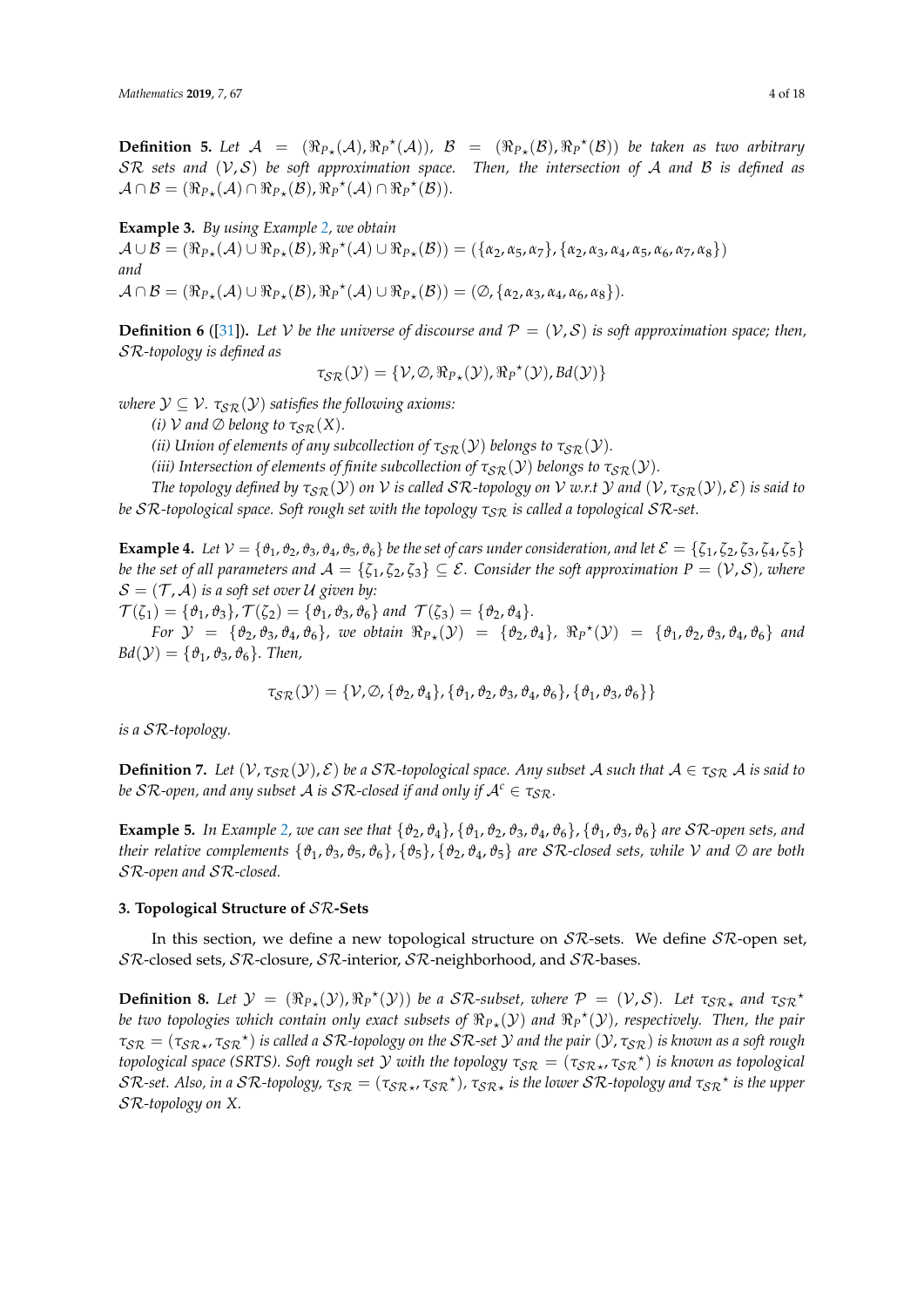**Remark 1.** Since  $\Re_{P*}(y)$  and  $\Re_{P}^{*}(y)$  are only exactly defined sets in  $SR$ -approximation space, we restrict *the elements of*  $\tau_\star$  *and*  $\tau^\star$  *to the set of all exact or definable subsets of*  $\Re_{P\star}(\mathcal{Y})$  *and*  $\Re_P^{\star}(\mathcal{Y})$ *, respectively. However, when they are grouped to form the SR-topology*  $\tau_{SR} = (\tau_{SR}$ ,  $\tau_{SR}$ <sup>\*</sup>), indefinable sets can also *be* SR*-open. The point to be noted is that a subset of* Y*, either exact or inexact, is* SR*-open iff its lower approximation is in the lower* SR*-topology and its upper approximation is in the upper* SR*-topology.*

**Definition 9.** Let  $(\mathcal{Y}, \tau_{\mathcal{SR}})$  be an SRTS, where  $\tau_{\mathcal{SR}} = (\tau_{\mathcal{SR}*}, \tau_{\mathcal{SR}}^*)$ . Let  $\mathcal{A} = (\Re_{P*}(\mathcal{A}), \Re_{P}^{\star}(\mathcal{A}))$  be any  $\cal SR$ -subset of  $\cal Y=(\Re_{P\star}(V),\Re_P{}^\star(\cal Y))$ . Then,  $\cal A$  is said to be lower  $\cal SR$ -open if the lower approximation of  $\cal A$ belongs to the lower  $\cal SR$ -topology. That is,  $\Re_{P \star}(A) \in \tau_{SR \star}$ . Also,  $A$  is said to be upper  $\cal SR$ -open if the upper  $a$  *approximation of A belongs to the upper*  $S$ R-topology. That is,  $\Re_P^{\star}(A) \in \tau_{S}$ R $^{\star}$ . A is said to be  $S$ R-open iff  $A$  is both lower  $\mathcal{SR}$ -open and upper  $\mathcal{SR}$ -open, i.e.,  $\Re_{P*}(\mathcal{A}) \in \tau_{\mathcal{SR}*}$  and  $\Re_P{}^{\star}(\mathcal{A}) \in \tau_{\mathcal{SR}}{}^{\star}.$ 

**Theorem 1.** *Consider an SRTS*  $(Y, \tau_{SR})$ *, where*  $\mathcal{Y} = (\Re_{P*}(Y), \Re_P{}^{\star}(Y))$  *and*  $\tau_{SR} = (\tau_{SR*}, \tau_{SR}{}^{\star})$ *. Let T be a collection of SR-open subsets of*  $(Y, \tau_{S\mathcal{R}})$ *. Then, T is a topology on*  $Y$ *.* 

**Proof.** Consider  $\mathcal{Y} = (\Re_{P*}(\mathcal{Y}), \Re_{P}^{\star}(\mathcal{Y}))$  and  $\tau_{\mathcal{SR}} = (\tau_{\mathcal{SR}_{\star}}, \tau_{\mathcal{SR}}^{\star}).$ 

(i) We have  $\emptyset \in \tau_{\mathcal{S}\mathcal{R}}$  and  $\emptyset \in \tau_{\mathcal{S}\mathcal{R}}^*$ . Therefore,  $\emptyset$  ( $\emptyset$ , $\emptyset$ )  $\in$  *T*. Also,  $\Re_{P*}(\mathcal{Y}) \in \tau_{\mathcal{S}\mathcal{R}}^*$  and  $\Re_P^{\star}(\mathcal{Y}) \in \tau_{\mathcal{SR}}^{\star}$  and, hence,  $\mathcal{Y} = (\Re_{P_{\star}}(\mathcal{Y}), \Re_P^{\star}(\mathcal{Y})) \in T$ .

(ii) Let  $\mathcal{A} = (\Re_{P*}(\mathcal{A}), \Re_P^{\star}(\mathcal{A}))$  and  $\mathcal{B} = (\Re_{P*}(\mathcal{B}), \Re_P^{\star}(\mathcal{B}))$  be any two elements of *T*, implying that both A and B are SR-open subsets of Y. Therefore,  $\Re_{P*}(A) \in \tau_{SR*}$ ,  $\Re_{P}^{\star}(A) \in \tau_{SR*}^{\star}$ and  $\Re_{P*}(B) \in \tau_{\mathcal{SR}*}$ ,  $\Re_P^{\star}(B) \in \tau_{\mathcal{SR}}^{\star}$ . Being topologies,  $\tau_{\mathcal{SR}*}$  and  $\tau_{\mathcal{SR}}^{\star}$  are closed under finite intersection; therefore,  $\Re_{P*}(A) \cap \Re_{P*}(B) \in \tau_{SR*}$  and  $\Re_P^{\star}(A) \cap \Re_P^{\star}(B) \in \tau_{SR}^{\star}$ . Hence,  $A \cap B =$  $(\Re_{P_{\star}}(\mathcal{A}) \cap \Re_{P_{\star}}(\mathcal{B}), \Re_{P}^{\star}(\mathcal{A}) \cap \Re_{P}^{\star}(\mathcal{B}))$  is an SR-open subset of  $\mathcal{Y}$ , which shows that  $\mathcal{A} \cap \mathcal{B} \in \mathcal{T}$ . Since  $A$  and  $B$  are arbitrary,  $T$  is closed under finite intersections.

(iii) Let  $\{A_\mu = (\Re_{P*}(A_\mu), \Re_P^*(A_\mu)) \mid \mu \in \Omega\}$  be an arbitrary family of  $\mathcal{SR}$ -open subsets of  $\mathcal{Y},$ and belongs to the subcollection *T*.  $\mathcal{A}_{\mu} = (\Re_{P_{\star}}(\mathcal{A}_{\mu}), \Re_{P}^{\star}(\mathcal{A}_{\mu})) \in T$  implies  $\Re_{P_{\star}}(\mathcal{A}_{\mu}) \in \tau_{S\mathcal{R}_{\star}}$ and  $\Re P^{\star}(\mathcal{A}_{\mu}) \in \tau_{\mathcal{SR}}^{\star}$  for all  $\mu \in \Omega$ . Since  $\tau_{\mathcal{SR}\star}$  and  $\tau_{\mathcal{SR}}^{\star}$  are closed under arbitrary union, we have  $\bigcup_{\mu \in \Omega} \Re_{P*}(\mathcal{A}_{\mu}) \in \tau_{\mathcal{SR}*}$  and  $\bigcup_{\mu \in \Omega} \Re_{P}^*(\mathcal{A}_{\mu}) \in \tau_{\mathcal{SR}}^*$ , which shows that  $\bigcup_{\mu \in \Omega} \mathcal{A}_{\mu} =$ <br>( $\bigcup_{\mu \in \Omega} \Re_{P*}(\mathcal{A}_{\mu})$ ,  $\bigcup_{\mu \in \Omega} \Re_{P}^*(\mathcal{A}_{\mu})\big)$  is an *SR*-open sub  $_{\mu\in\Omega}$   $\Re_{P\star}(\mathcal{A}_\mu)$ , $\bigcup_{\mu\in\Omega}\Re_{P}{}^\star(\mathcal{A}_\mu)\Big)$  is an  $\mathcal{SR}$ -open subset of  $\mathcal Y.$  Thus,  $T$  is closed under arbitrary union. From (i), (ii), and (iii), the family *T* of *Y* forms a topology on *Y*.  $\Box$ 

**Definition 10.** *In any*  $\mathcal{SR}\text{-}set\mathcal{Y} = (\Re_{P*}(\mathcal{Y}), \Re_{P}^{\star}(\mathcal{Y}))$ , define  $\tau_{\mathcal{SR}*} = \{\mathcal{A} \subseteq \Re_{P*}(\mathcal{Y}) \mid \mathcal{A} \text{ is } P-\text{definable}\}\$  $\pi_{SR}^* = \{B \subseteq \Re_P^*(\mathcal{Y})/B \text{ is } P-\text{definable}\}.$  Then,  $\tau_{SR*}$  and  $\tau_{SR}^*$  are topologies on  $\Re_{P*}(\mathcal{Y})$  and  $\Re_P^{\star}(\mathcal{Y})$ , respectively, and the SR-topology  $\tau_{\mathcal{SR}} = (\tau_{\mathcal{SR}_\star},\tau_{\mathcal{SR}}{}^\star)$  is known as the Discrete SR-topology on  $\mathcal{Y}$ , *and the topological space* ( $Y, \tau_{SR}$ ) *is known as the Discrete SR-Topological Space on*  $Y$ *.* 

**Definition** 11. *In an*  $S\mathcal{R}$ -set  $\mathcal{Y} = (\Re_{P*}(\mathcal{Y}), \Re_{P}{}^{*}(\mathcal{Y}))$ *, take*  $\tau_{S\mathcal{R}*} = (\emptyset, \Re_{P*}(\mathcal{Y}))$ *and*  $\tau_{S\mathcal{R}}{}^{*} = (\emptyset, \Re_{P}{}^{*}(\mathcal{Y}))$ *, then*  $\tau_{\mathcal{SR}}$  and  $\tau_{\mathcal{SR}}$ <sup>\*</sup> are topologies on  $\Re_P{}_{\star}(\mathcal{Y})$  and  $\Re_P{}^{\star}(\mathcal{Y})$ , respectively, and the SR-topology *τ*SR = (*τ*SR? , *τ*SR ? ) *on* Y *is known as the indiscrete* SR*-topology on* Y*, and* (Y, *τ*SR) *is known as the indiscrete* SR*-topological space on* Y*.*

**Definition 12.** In an SRTS  $(\mathcal{Y}, \tau_{\mathcal{SR}})$ , where  $\mathcal{Y} = (\Re_{P*}(\mathcal{Y}), \Re_{P}^{\star}(\mathcal{Y}))$  and  $\tau_{\mathcal{SR}} = (\tau_{\mathcal{SR}*}, \tau_{\mathcal{SR}}^{\star})$ . Consider a  $s$ ubcollection  $\beta_\star$  of subsets of  $\Re_{P\star}({\cal Y})$ ; if every element of  $\tau_{\mathcal{SR}\star}$  can be expressed as the union of some elements of *β*?*, then β*? *is said to be a base for τ*SR? *. If every member of τ*SR ? *can be expressed as the union of some members of*  $\beta^*$  *for another subcollection*  $\beta^*$  *of subsets of*  $\Re_P^*(\mathcal{Y})$ *, then*  $\beta^*$  *is said to be a base for*  $\tau_{\mathcal{SR}}^*$ *. If the*  $a$ bove conditions are satisfied, then the pair  $β_{\mathcal{SR}} = (β_*, β^*)$  is known as a  $\mathcal{SR}$ -base for the  $\mathcal{SR}$ -topology  $τ_{\mathcal{SR}}$ *on* Y*.*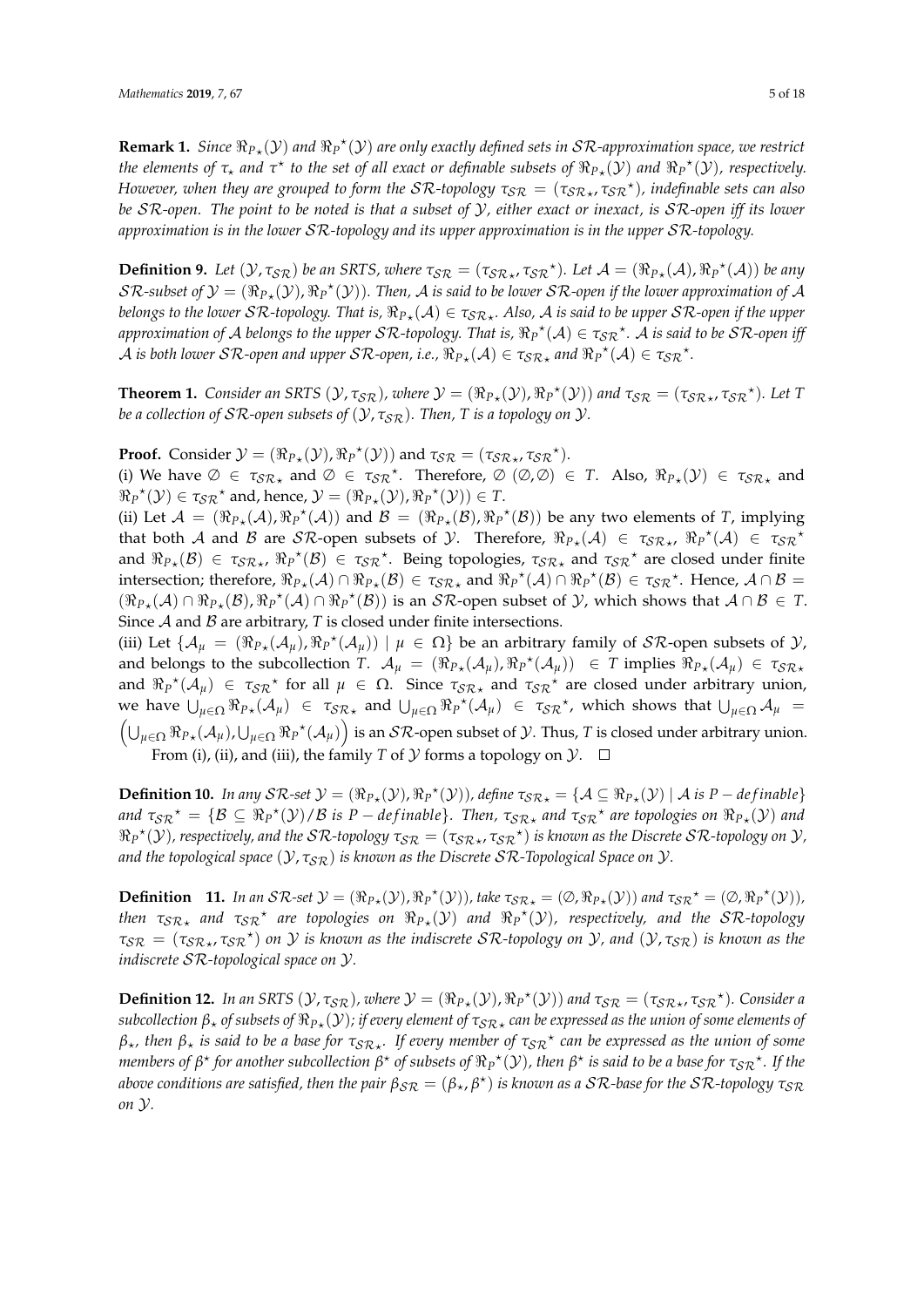**Theorem 2.** *Consider the SRTS*  $(\mathcal{Y}, \tau_{\mathcal{SR}})$ *, where*  $\mathcal{Y} = (\Re_{P*}(\mathcal{Y}), \Re_{P}^{*}(\mathcal{Y}))$  *and*  $\tau_{\mathcal{SR}} = (\tau_{\mathcal{SR}*}, \tau_{\mathcal{SR}}^{*})$ *.*  $\beta_{\mathcal{SR}}=(\beta_\star,\beta^\star)$  *is an SR-base for*  $\tau_{\mathcal{SR}}$  *iff for any SR-open set*  $\mathcal{A}=(\Re_{P_\star}(\mathcal{A}),\Re_P{}^\star(\mathcal{A}))$  *of*  $(\mathcal{Y},\tau_{\mathcal{SR}})$  *and*  $(x,y) \in A$  such that  $x \in \Re_{P*}(A)$  and  $y \in \Re_P^{\star}(A)$ , then there exist  $\mathfrak{B}_\star \in \beta_\star$  and  $\mathfrak{B}^\star \in \beta^\star$  such that  $x \in \mathfrak{B}_\star \subseteq \Re_{P_\star}(\mathcal{A})$  and  $y \in \mathfrak{B}^\star \subseteq \Re_{P}^{\star}(\mathcal{A})$ .

**Proof.** Consider the SRTS  $(\mathcal{Y}, \tau_{\mathcal{SR}})$ , where  $\mathcal{Y} = (\Re_{P*}(\mathcal{Y}), \Re_{P}^{\star}(\mathcal{Y}))$  and  $\tau_{\mathcal{SR}} = (\tau_{\mathcal{SR}*}, \tau_{\mathcal{SR}}^{\star})$ . Let  $\beta_*$ and  $\beta^*$  be families of subsets of  $\Re_{P*}(\mathcal{Y})$  and  $\Re_{P*}(\mathcal{Y})$ , respectively, such that  $\beta_{\mathcal{SR}} = (\beta_{\star}, \beta^*)$  is a SR-base for  $\tau_{SR}$ . Also, consider any SR-subset  $A = (\Re_{P*}(A), \Re_P^{\star}(A))$  and let  $(x, y) \in A$  be an arbitrary point such that  $x \in \Re_{P_{\star}}(\mathcal{A})$  and  $y \in \Re_{P}^{\star}(\mathcal{A})$ . Now,  $x \in \Re_{P_{\star}}(\mathcal{A}), \Re_{P_{\star}}(\mathcal{A}) \in \tau_{SR_{\star}}$ and  $\beta_{\star}$  is a base for  $\tau_{\mathcal{SR}_{\star}}$ , which implies that  $\Re_{P_{\star}}(\mathcal{A})$  can be written as the union of elements of  $\beta_{\star}$ . Hence,  $\exists \mathfrak{B}_{\mu} \in \beta_{\star}$  such that  $x \in \mathfrak{B}_{\mu}$  and  $\mathfrak{B}_{\mu} \subseteq \Re_P^{\star}(\mathcal{A})$ . Choose such a  $\mathfrak{B}_{\mu}$  as  $\mathfrak{B}_{\star}$ . Therefore,  $x \in \mathfrak{B}_\star \subseteq \Re_{P_\star}(\mathcal{A}).$ 

Similarly, by the same argument, there exists  $\mathfrak{B}^{\star} \in \beta^{\star}$  such that  $y \in \mathfrak{B}^{\star} \subseteq \Re_P^{\star}(\mathcal{A})$ .

Conversely, suppose that  $\beta$ <sup>\*</sup> and  $\beta$ <sup>\*</sup> are families of subsets of  $\Re_{P*}(\mathcal{Y})$  and  $\Re_P^*(\mathcal{Y})$ , respectively, such that for any  $\mathcal{SR}$ -open set  $\mathcal{A} = (\Re_{P*}(\mathcal{A}), \Re_P^{\star}(\mathcal{A}))$  of  $(\mathcal{Y}, \tau_{\mathcal{SR}})$ ,  $(x, y) \in \mathcal{A}$ , where  $x \in \Re_{P*}(\mathcal{A})$ and  $y \in \Re_P^{\star}(\mathcal{A})$ ; then, there exist  $\mathfrak{B}_\star \in \beta_\star$  and  $\mathfrak{B}^\star \in \beta^\star$  such that  $x \in \mathfrak{B}_\star \subseteq \Re_{P_\star}(\mathcal{A})$  and  $y \in \mathfrak{B}^\star \subseteq$  $\Re_P^{\star}(A)$ . Now, we have to prove that  $\beta_{\mathcal{SR}} = (\beta_{\star}, \beta^{\star})$  is an  $\mathcal{SR}$ -base for  $\tau_{\mathcal{SR}}$ . Let  $C = (\Re_{P_{\star}}(\mathcal{C}), \Re_P^{\star}(\mathcal{C}))$ be any  $\mathcal{SR}$ -open subset of the SRTS  $(\mathcal{Y}, \tau_{\mathcal{SR}})$ . By our assumption, for each  $x \in \Re_{P*}(\mathcal{C})$ , we have  $\mathfrak{B}_{x\star}\in \beta_{\star}$  such that  $x\in \mathfrak{B}_{x\star}\subseteq \Re_{P\star}(\mathcal{C})$ . Thus,  $\Re_{P\star}(\mathcal{C})=\bigcup_{x\in \Re_{P\star}(\mathcal{C})}\mathfrak{B}_{x\star}$ . This implies that  $\Re_{P\star}(\mathcal{C})$  can be expressed as the union of some elements of  $\beta_{\star}$ . Since  $C = (\hat{R}_{P,\star}(C), \hat{R}_{P}^{\star}(C))$  is taken arbitrarily,  $\beta_{\star}$ is a lower base for *SR*-topology  $τ_{SR}$ .

Similarly, by the same argument,  $\Re_P^{\star}(\mathcal{C})$  can be expressed as the union of some members of *β*<sup>\*</sup>; therefore, *β*<sup>\*</sup> is an upper base for the *SR*-topology *τ<sub>SR</sub>*. Hence, *β<sub>SR</sub>* = (*β*<sub>\*</sub>, *β*<sup>\*</sup>) is an *SR*-base for  $\tau_{\mathcal{SR}}$ .  $\square$ 

**Definition 13.** In an SRTS  $(\mathcal{Y}, \tau_{\mathcal{SR}})$ , where  $\mathcal{Y} = (\Re_{P*}(\mathcal{Y}), \Re_P{}^{\star}(\mathcal{Y}))$  and  $\tau_{\mathcal{SR}} = (\tau_{\mathcal{SR}*}, \tau_{\mathcal{SR}}{}^{\star})$ . The collection  $S = (S_\star, S^\star)$  of subsets of  $\mathcal Y$ , where  $S_\star$  and  $S^\star$  are a collection of subsets of  $\Re_{P_\star}(\mathcal Y)$  and  $\Re_P^{\star}(\mathcal{Y})$ .  $S$  is said to be an  $\mathcal{SR}$ -subbase for the topology  $\tau_{\mathcal{SR}}$  iff the following conditions are satisfied:  $(i)$   $S_{\star} \subset \tau_{S\mathcal{R}\star}$  and  $S^{\star} \subset \tau_{S\mathcal{R}}^{\star}$ .

(ii) Finite intersection of elements of  $\mathcal{S}_\star$  gives a base for  $\tau_{\mathcal{SR}\star}$  and finite intersection of elements of  $\mathcal{S}^\star$  gives a base for  $\tau_{\mathcal{SR}}^*$ .

**Definition 14.** In an SRTS  $(\mathcal{Y}, \tau_{\mathcal{SR}})$ , where  $\mathcal{Y} = (\Re_{P*}(\mathcal{Y}), \Re_P{}^{\star}(\mathcal{Y}))$  and  $\tau_{\mathcal{SR}} = (\tau_{\mathcal{SR}*}, \tau_{\mathcal{SR}}{}^{\star})$ . Let  $\mathcal{A} = (\Re_{P*}(\mathcal{A}), \Re_P{}^{\star}(\mathcal{A}))$  be any  $\mathcal{SR}\text{-subset of }\mathcal{Y}$ . Then, the lower closure of  $\mathcal{A}$  is the closure of  $\Re_{P*}(\mathcal{A})$  $in$   $(\Re_{P_\star}(\mathcal{Y}), \tau_{\mathcal{SR}_\star})$  and is defined as the intersection of all closed supersets of  $\Re_{P_\star}(\mathcal{A})$ , and it is denoted *by*  $Cl_{\mathcal{SR}}(\Re_{P*}(A))$ . Also, the upper closure of  $\Re_P^{\star}(A)$  in  $(\Re_P^{\star}(Y), \tau_{\mathcal{SR}}^{\star})$  is the intersection of all closed  $s$ upersets of  $\Re_P^{\star}(A)$  and is denoted by  $Cl_{SR}\Re_P^{\star}(A)$ . Then, the SR-closure of  $A = (\Re_{P*}(A), \Re_P^{\star}(A))$  is  $\text{defined as } \text{Cl}_{\mathcal{SR}}(\mathcal{A}) = (\text{Cl}_{\mathcal{SR}}(\Re_{P \star}(\mathcal{A})), \text{Cl}_{\mathcal{SR}}(\Re_{P}^{\star}(\mathcal{A}))).$ 

**Definition 15.** In an SRTS  $(\mathcal{Y}, \tau_{\mathcal{SR}})$ , where  $\mathcal{Y} = (\Re_{P*}(\mathcal{Y}), \Re_{P}^{*}(\mathcal{Y}))$  and  $\tau_{\mathcal{SR}} = (\tau_{\mathcal{SR}*}, \tau_{\mathcal{SR}}^{*})$ . Let  $A = (\Re_{P*}(A), \Re_{P}^{\star}(A))$  be any SR-subset of Y. Then, the lower interior of A is the interior of  $\Re_{P_\star}(\mathcal{A})$  *in*  $(\Re_{P_\star}(\mathcal{Y}), \tau_{S\mathcal{R}_\star})$  and is defined as union of all  $S\mathcal{R}$ -open subsets of  $(\Re_{P_\star}(\mathcal{Y}), \tau_{S\mathcal{R}_\star})$  contained in  $\Re_{P*}(A)$ , and it is denoted by  $Int_{S\mathcal{R}}(\Re_{P*}(A))$ . Also, the upper interior of  $\Re_{P}^{\star}(A)$  in  $(\Re_{P}^{\star}(\mathcal{Y}), \tau_{S\mathcal{R}}^{\star})$ *is the union of all SR-open subsets of*  $(\Re_{P*}(\mathcal{Y}), \tau_{S\mathcal{R}*})$  *contained in*  $\Re_P^{\star}(\mathcal{A})$  *and is denoted by*  $Int_{SR}(\Re_P^{\star}(\mathcal{A}))$ . Then, the SR-interior of  $\mathcal{A} = (\Re_{P_{\star}}(\mathcal{A}), \Re_P^{\star}(\mathcal{A}))$  and is defined as  $Int_{SR}(\mathcal{A}) =$  $(Int_{\mathcal{SR}}(\Re_{P*}(\mathcal{A})), Int_{\mathcal{SR}}(\Re_{P}^{\star}(\mathcal{A}))).$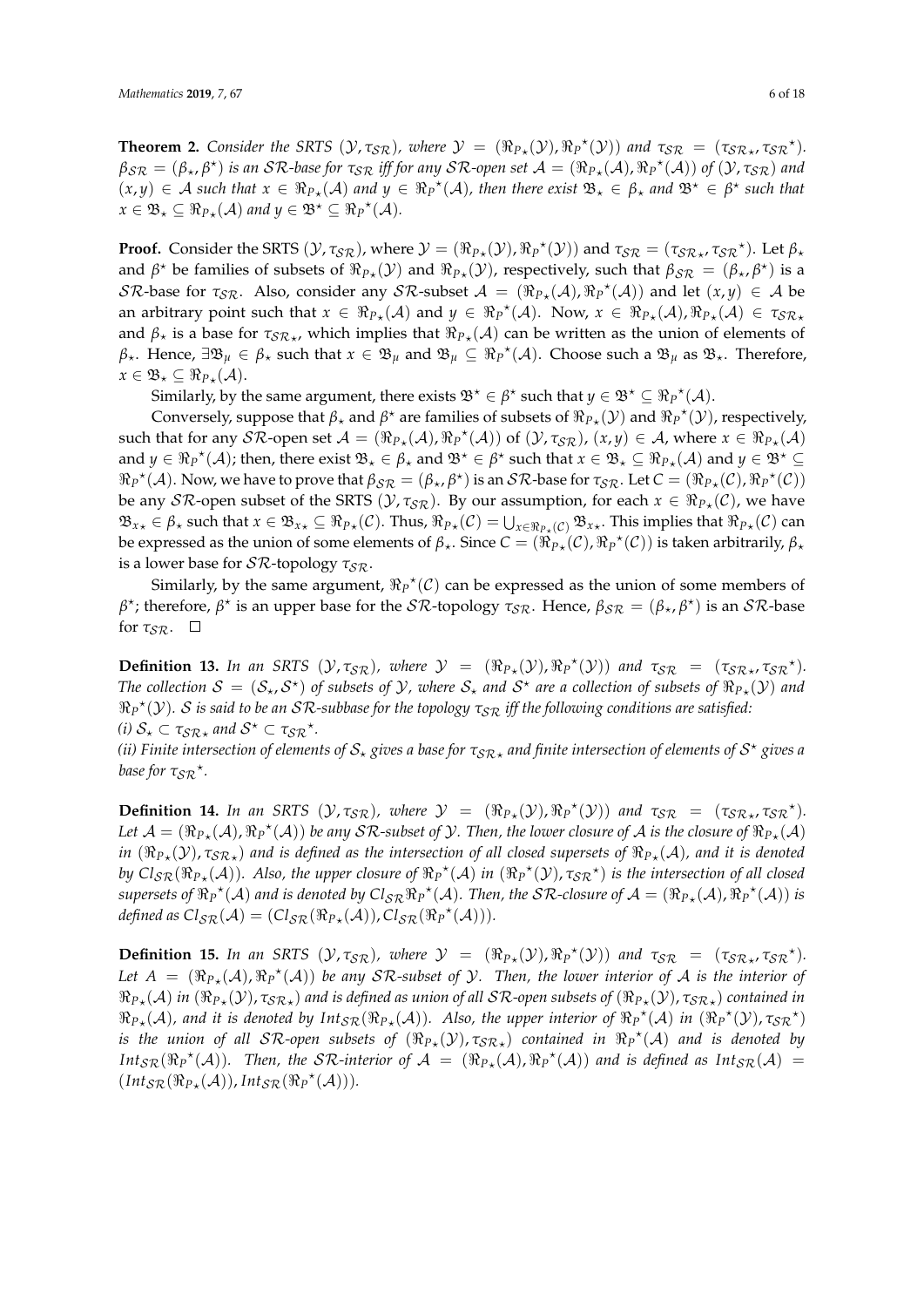**Definition 16.** An SR-subset A of  $(\mathcal{Y}, \tau_{SR})$  is said to be dense in  $\mathcal{Y}$  if  $Cl_{SR}(\mathcal{A}) = \mathcal{Y}$ , i.e., an SR-subset  $\mathcal{A} = (\Re_{P_{\star}}(\mathcal{A}), \Re_{P}^{\star}(\mathcal{A}))$  is dense in  $\mathcal{Y}$  if  $Cl_{\mathcal{SR}}(\Re_{P_{\star}}(\mathcal{A})) = \Re_{P_{\star}}(\mathcal{Y})$  and  $Cl_{\mathcal{SR}}(\Re_{P}^{\star}(\mathcal{A})) = \Re_{P}^{\star}(\mathcal{Y})$ .

**Theorem 3.** An SR-subset  $A = (\Re_{P*}(A), \Re_{P}^{\star}(A))$  of SRTS  $(\mathcal{Y}, \tau_{SR})$  is dense in  $\mathcal{Y}$  iff for every non-empty  $\mathcal{SR}\text{-}open\ set\ \mathcal{B}=(\Re_{P\star}(\mathcal{B}),\Re_P{}^{\star}(\mathcal{B}))\ of\ (\mathcal{Y},\tau_{\mathcal{SR}}),\ \Re_{P\star}(\mathcal{A})\cap \Re_{P\star}(\mathcal{B})\neq\varnothing\ and\ \Re_P{}^{\star}(\mathcal{A})\cap \Re_P{}^{\star}(\mathcal{B})\neq\varnothing.$ 

**Proof.** Suppose  $A = (\Re_{P*}(A), \Re_{P}^*(A))$  is dense in y. Then,  $Cl_{SR}(A) = (Cl_{SR}(\Re_{P*}(A)),$  $\mathcal{C}l_{\mathcal{SR}}(\Re_P^{\star}(\mathcal{A}))) = (\Re_{P_{\star}}(\mathcal{Y}), \Re_P^{\star}(\mathcal{Y})) = \mathcal{Y}$ . Therefore,  $\mathcal{C}l_{\mathcal{SR}}(\Re_{P_{\star}}(\mathcal{A})) = \Re_{P_{\star}}(\mathcal{Y})$  and  $\mathcal{C}l_{\mathcal{SR}}(\Re_P^{\star}(\mathcal{A})) = \Re_P^{\star}(\mathcal{Y})$ . Now,  $\mathcal{B} = (\Re_{P_{\star}}(\mathcal{B}), \Re_P^{\star}(\mathcal{B}))$  be any non-empty  $\mathcal{SR}$ -open subset of  $(\mathcal{Y}, \tau_{\mathcal{SR}})$ . Then,  $\mathcal{A} \cap \mathcal{B} = (\Re_{P_{\star}}(\mathcal{A}) \cap \Re_{P_{\star}}(\mathcal{B}), \Re_{P}^{\star}(\mathcal{A}) \cap \Re_{P}^{\star}(\mathcal{B})).$ 

Suppose  $\Re_{P*}(A) \cap \Re_{P*}(B) = \emptyset$ . Then,  $\Re_{P*}(A) \subseteq (\Re_{P*}(Y) \setminus \Re_{P*}(B))$ , which implies  $\text{Cl}_{\mathcal{SR}}(\Re_{P_\star}(\mathcal{A})) \subseteq (\Re_{P_\star}(\mathcal{Y}) \setminus \Re_{P_\star}(\mathcal{B}))$ , since  $\Re_{P_\star}(\mathcal{B}) \in \tau_{\mathcal{SR}_\star}$  and, therefore,  $(\Re_{P_\star}(\mathcal{Y}) \setminus \Re_{P_\star}(\mathcal{B}))$  is closed. However,  $(\Re_{P*}(\mathcal{Y}) \setminus \Re_{P*}(\mathcal{B}))$  is a proper subset of  $\Re_{P*}(\mathcal{Y})$ , which contradicts  $Cl_{\mathcal{SR}} \Re_{P}{}^{*}(\mathcal{A})$  $\Re_P^{\star}(\mathcal{Y})$ . Hence,  $\Re_{P_{\star}}(\mathcal{A}) \cap \Re_{P_{\star}}(\mathcal{B}) \neq \emptyset$ . Similarly,  $\Re_{P_{\star}}(\mathcal{A}) \cap \Re_{P_{\star}}(\mathcal{B}) \neq \emptyset$ .

Conversely, suppose  $\mathcal{A} = (\Re_{P*}(\mathcal{A}), \Re_P^{\star}(\mathcal{A}))$  is a  $\mathcal{SR}$ -subset of  $\mathcal Y$  such that for every non-empty  $\mathcal{SR}\text{-}\mathsf{open}\}$  set  $\mathcal{B} = (\Re_{P_{\star}}(\mathcal{B}), \Re_{P}{}^{\star}(\mathcal{B}))$  of  $(\mathcal{Y}, \tau_{\mathcal{SR}}), \Re_{P_{\star}}(\mathcal{A}) \cap \Re_{P_{\star}}(\mathcal{B}) \neq \emptyset$  and  $\Re_{P}{}^{\star}(\mathcal{A}) \cap \Re_{P}{}^{\star}(\mathcal{B}) \neq \emptyset$ . Let  $y \in \Re_{P*}(\mathcal{Y})$ , since  $\Re_{P*}(\mathcal{A}) \cap \Re_{P*}(\mathcal{B}) \neq \emptyset$ ; so, either  $y \in \Re_{P*}(\mathcal{A})$  or it is a limit point of  $\Re_{P_{\star}}(\mathcal{A})$ . That is,  $y \in Cl_{\mathcal{SR}}(\Re_{P_{\star}}(\mathcal{A}))$ . Therefore,  $\Re_{P_{\star}}(\mathcal{Y}) \subseteq Cl_{\mathcal{SR}}(\Re_{P_{\star}}(\mathcal{A})) \subseteq \Re_{P_{\star}}(\mathcal{Y})$ , which implies  $\text{Cl}_{\text{SR}}(\Re_{P*}(\mathcal{A})) = \Re_{P*}(\mathcal{Y})$ . By a similar argument, we can prove that  $\text{Cl}_{\text{SR}}(\Re_{P} \times (\mathcal{A})) = \Re_{P} \times (\mathcal{Y})$ . Hence  $Cl_{\mathcal{SR}}(\mathcal{A}) = (Cl_{\mathcal{SR}}(\Re_P^*(\mathcal{A})), Cl_{\mathcal{SR}}(\Re_P^*(\mathcal{A}))) = (\Re_{P*}(\mathcal{Y}), \Re_P^*(\mathcal{Y})) = \mathcal{Y}$ . So,  $\mathcal{A}$  is dense in  $\mathcal{Y}$ .  $\Box$ 

**Definition 17.** In an SRTS  $(\mathcal{Y}, \tau_{\mathcal{SR}})$ , where  $\mathcal{Y} = (\Re_{P*}(\mathcal{Y}), \Re_{P}^{\star}(\mathcal{Y}))$  and  $\tau_{\mathcal{SR}} = (\tau_{\mathcal{SR}*}, \tau_{\mathcal{SR}}^{\star})$ . If for  $\gamma \in \mathcal{Y}$  there exist an open set  $\mathcal{V}_1$  of  $\Re_{P*}(\mathcal{Y})$  such that  $\gamma \in \mathcal{V}_1 \subseteq \mathcal{N}_\star$ , where  $\mathcal{N}_\star \subseteq \Re_{P*}(\mathcal{Y})$ , then the subset  $\mathcal{N}_\star$  *is called*  $\tau_{\mathcal{SR}\star}$  *– neighborhood. Similarly, if for*  $\gamma\in\mathcal{Y}$  *there exist an open set*  $\mathcal{V}_2$  *of*  $\Re_P{}^\star(\mathcal{Y})$  *such that*  $\gamma \in \mathcal{V}_2 \subseteq \mathcal{N}^\star$ , where  $\mathcal{N}^\star \subseteq \Re_P^\star(\mathcal{Y})$ , then the subset  $\mathcal{N}^\star$  is called  $\tau_{\mathcal{SR}}^\star$  – neighborhood. If, at the same time,  $\mathcal{N}_{\star} \subseteq \Re_{P_{\star}}(\mathcal{Y})$  and  $\mathcal{N}^{\star} \subseteq \Re_{P}^{\star}(\mathcal{Y})$ , then  $\mathcal{N}_{\mathcal{SR}} = (\mathcal{N}_{\star}, \mathcal{N}^{\star})$  is said to be a  $\tau_{\mathcal{SR}}$  – neighborhood of  $\gamma \in \mathcal{Y}$ .

**Proposition 1.** *Consider an SRTS*  $(\mathcal{Y}, \tau_{\mathcal{SR}})$ *, where*  $\mathcal{Y} = (\Re_{P*}(\mathcal{Y}), \Re_{P}^{\star}(\mathcal{Y}))$  *and*  $\tau_{\mathcal{SR}} = (\tau_{\mathcal{SR}*}, \tau_{\mathcal{SR}}^{\star})$ *.*  $Let\ \mathcal{A}=(\Re_{P*}(\mathcal{A}), \Re_{P}{}^{\star}(\mathcal{A}))\ be\ an\ SR\sub{subset}{}subset\ of\ SR\sub{set}\ \mathcal{Y}\ satisfying\ \Re_{P*}(\mathcal{A})\subseteq \Re_{P*}(\mathcal{Y})\subseteq \Re_{P}{}^{\star}(\mathcal{Y}).$  Then, A *is* SR*-open iff it is a neighborhood of each of its points.*

**Proof.** Suppose that  $A = (\Re_{P_{\star}}(A), \Re_{P}^{\star}(A))$  as an open subset of  $S\mathcal{R}$ -set  $\mathcal{Y} = (\Re_{P_{\star}}(\mathcal{Y}), \Re_{P}^{\star}(\mathcal{Y}))$ . Then, for every  $\mu \in \Re_{P_{\star}}(\mathcal{A}), \mu \in \Re_{P_{\star}}(\mathcal{A}) \subset \Re_{P_{\star}}(\mathcal{A}),$  and for every  $\nu \in \Re_{P}^{\star}(\mathcal{A}), \nu \in \Re_{P}^{\star}(\mathcal{A}) \subset$  $\Re_P^{\star}(\mathcal{A})$ . Hence,  $\Re_{P*}(\mathcal{A})$  and  $\Re_P^{\star}(\mathcal{A})$  satisfy the neighborhood definition and are neighborhoods of each point, and, hence,  $A = (\Re_{P_{*}}(\mathcal{A}), \Re_{P}^{*}(\mathcal{A}))$  is a neighborhood of each of its points.

Conversely, suppose  $A = (\Re_{P*}(A), \Re_P^{\star}(A))$  is a neighborhood of each of its points. Given the assumption  $\Re_{P*}(\mathcal{A}) \subseteq \Re_{P*}(\mathcal{Y}) \subseteq \Re_P^{\star}(\mathcal{Y})$ , if  $\mathcal{A} = \emptyset$ , then it is  $\mathcal{SR}$ -open. For  $\mu \in \mathcal{A}$ , then there exists an SR-open set  $V = (\mathcal{V}_{\mu_{\star}}, \mathcal{V}_{\mu}^*)$  in  $\mathcal{Y}$  such that  $\mu \in \mathcal{V}_{\mu_{\star}} \subset \Re_{P_{\star}}(\mathcal{A})$  and  $\mu \in \mathcal{V}_{\mu}^* \subset \Re_{P}^*(\mathcal{A})$ . This implies  $\Re_{P*}(\mathcal{A}) = \bigcup \{ \mathcal{V}_{\mu_{\star}} / \mu \in \Re_{P*}(\mathcal{A}) \}$  and  $\Re_{P}^{\star}(\mathcal{A}) = \bigcup \{ \mathcal{V}_{\mu}^{\star} / \mu \in \Re_{P}^{\star}(\mathcal{A}) \}$ . Hence,  $\Re_{P*}(\mathcal{A})$ and  $\Re_P^{\star}(\mathcal{A})$  are  $\mathcal{SR}$ -open, which implies  $\mathcal A$  is open.

#### <span id="page-6-0"></span>**4. Continuity in** SR**-Sets**

In this section, we discuss the continuity of functions in  $S\mathcal{R}$ -topological spaces, the continuous image of an  $\mathcal{SR}$ -closed set. The  $\mathcal{SR}$ -homeomorphism is the part of the conversation.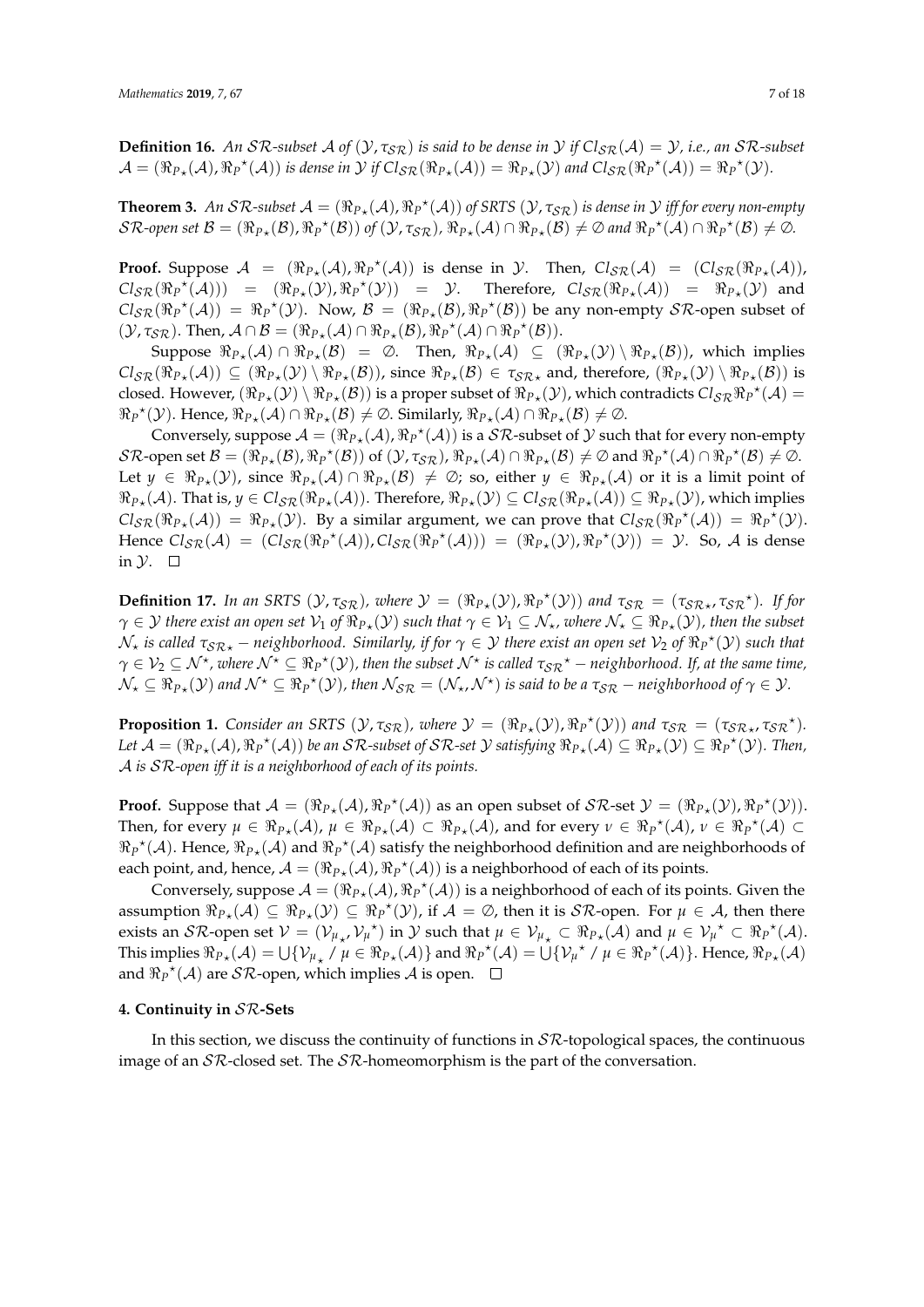**Definition 18.** Let  $(Y, \tau_{SR})$  and  $(Z, \rho_{SR})$  be topological SR-sets with topologies  $\tau_{SR} = (\tau_{SR*}, \tau_{SR}^*)$  $p_{\mathcal{SR}} = (p_{\mathcal{SR}_{\star}}, p_{\mathcal{SR}}^{\star})$ , respectively. A function  $\varphi_1 : \Re_{P_{\star}}(\mathcal{Y}) \to \Re_{P_{\star}}(\mathcal{Z})$  is continuous at  $\mu \in \mathcal{Y}$  iff *every*  $ρ_1$ -neighborhood  $H_1$  of  $φ_1(μ)$  *in*  $\Re p_*(Z)$  there exists a  $τ_1$ -neighborhood  $\mathcal{G}_1$  of  $μ$  *in*  $\Re p_*(\mathcal{Y})$  such that  $\varphi_1(\mathcal{G}_1) \subset \mathcal{H}_1$  and  $\varphi_2 : \Re_P^{\star}(\mathcal{Y}) \to \Re_P^{\star}(\mathcal{Z})$  is continuous at  $\mu \in \mathcal{Z}$  iff every  $\rho_2$ -neighborhood  $\mathcal{H}_2$  of  $\varphi_2(\mu)$ *in*  $\Re_{P*}(\mathcal{Z})$  *there exists a τ*<sub>2</sub>-neighborhood  $\mathcal{G}_2$  of  $\mu$  *in*  $\Re_P^{\star}(\mathcal{Z})$  *such that*  $\varphi_2(\mathcal{G}_2) \subset \mathcal{H}_2$ . Then, the function  $\varphi = (\varphi_1, \varphi_2) : \mathcal{Y} \to \mathcal{Z}$  *is said to be a continuous function at*  $\mu$  *if both*  $\varphi_1$  *and*  $\varphi_2$  *are continuous functions at µ.*

**Example 6.** Assume that  $V = \{\wp_1, \wp_2, \wp_3, \wp_4\}, \; \mathcal{E} = \{\zeta_1, \zeta_2, \zeta_3, \zeta_4\}, \; \mathcal{A} = \{\zeta_1, \zeta_3, \zeta_4\} \subset \mathcal{E}$  and  $G = \{(\zeta_1, (\wp_1, \wp_4), (\zeta_3, \wp_2), (\zeta_4, \wp_3)\}\$ is a soft set. Thus, we get  $P = (\mathcal{V}, \mathcal{G})$  as a soft approximation  $space.$  If we take  $\mathcal{Y} \subset \mathcal{V}$ , where  $\mathcal{Y} = \{\wp_3, \wp_4\}$ , then we have  $\Re_{P*}(\mathcal{Y}) = \{\wp_3\}$ ,  $\Re_P^{\star}(\mathcal{Y}) = \{\wp_1, \wp_3, \wp_4\}$  and  $Bnd_P = \{\wp_1, \wp_4\}.$  Thus,  $\tau_{SR}(\mathcal{Y}) = \{\mathcal{V}, \emptyset, \{\wp_3\}, \{\wp_1, \wp_3, \wp_4\}, \{\wp_1, \wp_4\}\}\$ is an  $\mathcal{SR}\text{-topology.}$ 

*Let*  $W = {\varphi_1, \varphi_2, \varphi_3, \varphi_4}$  *and*  $H = {\{\zeta_1, {\varphi_1}\}, {\zeta_3, {\{\varphi_2, \varphi_3\}}}, {\zeta_4, {\{\varphi_4\}}}\}$  *be a soft set; then, we have*  $P' = (W, \mathcal{H})$  *as a soft approximation space. If we take*  $\mathcal{Z} \subset W$ *, where*  $\mathcal{Z} = \{\omega_3, \omega_4\}$ *, then*  $\Re_{P' \star}(\mathcal{Z}) = \{ \omega_4 \}, \Re_{P'}{}^{\star}(\mathcal{Z}) = \{ \omega_2, \omega_3, \omega_4 \}$  and  $\text{Bnd}_{P'} = \{ \omega_2, \omega_3 \},$ 

*and*  $\rho_{\text{SR}} = \{W, \emptyset, \{\omega_4\}, \{\omega_2, \omega_3, \omega_4\}, \{\omega_2, \omega_3\}\}\$ is another SR-topology.

*Define a function*  $\varphi = (\varphi_1, \varphi_2) : V \to W$  *such that*  $\varphi(\varphi_1) = \varphi_2(\varphi_1) = \varphi_2$ ,  $\varphi(\varphi_2) = \varphi_2(\varphi_2) = \varphi_1$ ,  $\varphi(\wp_3) = \varphi_1(\wp_3) = \varphi_1(\wp_1) = \varphi_4$  and  $\varphi(\wp_4) = \varphi_2(\wp_4) = \varphi_3$ . Then,  $\varphi^{-1}(\{\varphi_2, \varphi_3, \varphi_4\}) = \{\wp_1, \wp_3, \wp_4\}$ ,  $\varphi^{-1}(\{\omega_2,\omega_3\})=\{\wp_1,\wp_4\}$  and  $\varphi^{-1}(\{\omega_4\})=\{\wp_3\}$ . Thus,  $\varphi$  is SR-continuous, since the inverse image for *each* SR*-open set in* W *is* SR*-open in* V*.*

**Theorem 4.** *Consider* ( $\mathcal{Y}, \tau_{\mathcal{SR}}$ ) *and* ( $\mathcal{Z}, \rho_{\mathcal{SR}}$ ) *are topological*  $\mathcal{SR}\text{-sets}$  *and*  $\varphi = (\varphi_1, \varphi_2) : \mathcal{Y} \to \mathcal{Z}$ *. For every*  $\rho$ -SR-open set  $V = (V_1, V_2)$ ,  $\varphi_1^{-1}(V_1) \subseteq \Re_{P*}(V) \subseteq \varphi_2^{-1}(V_2) \subseteq \Re_P^{\star}(V)$ . Then,  $\varphi$  is a *continuous function if and only if the inverse image of every* SR*-open set in* Z *under ϕ is* SR*-open in* Y*.*

**Proof.** Suppose  $\varphi = (\varphi_1, \varphi_2) : \mathcal{Y} \to \mathcal{Z}$  is a continuous function and  $\mathcal{V} = (\mathcal{V}_1, \mathcal{V}_2)$  is an  $\mathcal{SR}$ -open set in Z. We have to prove that  $\varphi^{-1}(\mathcal{V}) = (\varphi_1^{-1}(\mathcal{V}_1), \varphi_2^{-1}(\mathcal{V}_2))$  is an SR-open set in  $\mathcal{Y}$ . If  $\varphi_1^{-1}(\mathcal{V}_1)$  and  $\varphi_2^{-1}(\mathcal{V}_2)$  are empty, then the result is obvious.

Suppose  $\mu \in \varphi_1^{-1}(\mathcal{V}_1) \Rightarrow \mu \in \varphi_2^{-1}(\mathcal{V}_2)$ , that is,  $\varphi_1(\mu) \in \mathcal{V}_1$  and  $\varphi_2(\mu) \in \mathcal{V}_2$ . By following the definition of continuity of  $\varphi_1$ , there exists a neighborhood  $\mathcal{N}_1$  of  $\mu$  such that  $\varphi_1(\mathcal{N}_1) \subset \mathcal{V}_1$ ; then,  $\mu \in \mathcal{N}_1 \; = \; \varphi_1^{-1}(\varphi(\mathcal{N}_1)) \; \subseteq \; \varphi_1^{-1}(\mathcal{V}_1)$ , which implies  $\varphi_1^{-1}(\mathcal{V}_1)$  is  $\mathcal{SR}$ -open. Similarly,  $\varphi_2^{-1}(\mathcal{V}_2)$  is also  $\mathcal{SR}$ -open. Hence,  $\varphi^{-1}(\mathcal{V})$  is  $\mathcal{SR}$ -open.

Conversely, let  $\varphi^{-1}(\mathcal{V})$  be  $\mathcal{SR}$ -open in  $\mathcal Y$  for every  $\mathcal{SR}$ -open set  $\mathcal V$  in  $\mathcal Z$ . We have to prove that  $\varphi$ is a continuous function.

Consider  $\mu \in \mathcal{Y}$  as an arbitrary point, and  $\varphi_1(\mu) \in \mathcal{V}_1$  implies  $\varphi_2(\mu) \in \mathcal{V}_2$  (by hypothesis). Then,  $\mu \in \varphi_1^{-1}(\mathcal{V}_1)$  and  $\mu \in \varphi_2^{-1}(\mathcal{V}_2)$ , which means  $\varphi_1(\varphi_1^{-1}(\mathcal{V}_1)) \subset \mathcal{V}_1$  and  $\varphi_2(\varphi_2^{-1}(\mathcal{V}_2)) \subset \mathcal{V}_2$  implies that  $\varphi_1$  and  $\varphi_2$  are continuous at  $\mu$ . Since we take  $\mu$  as an arbitrary point, then  $\varphi_1$  and  $\varphi_2$  are continuous everywhere. Hence,  $\varphi$  is continuous.  $\square$ 

**Corollary 1.** *A function*  $\varphi = (\varphi_1, \varphi_2) : \mathcal{Y} \to \mathcal{Z}$  *is continuous if and only if for every*  $\mathcal{SR}\text{-}closed$  subset  $\mathcal{C}$  *in*  $\mathcal{Z}, \varphi^{-1}(\mathcal{C})$  is  $\mathcal{SR}\text{-closed in }\mathcal{Y}.$ 

**Proof.** Consider  $\varphi = (\varphi_1, \varphi_2) : \mathcal{Y} = (\Re_{P*}(\mathcal{Y}), \Re_P^{\star}(\mathcal{Y})) \to \mathcal{Z} = (\Re_{P*}(\mathcal{Z}), \Re_P^{\star}(\mathcal{Z}))$  is a continuous function and  $C = (C_1, C_2)$  is an arbitrary *SR*-closed subset of Z. Then,  $\Re_{P*}(Z) \setminus C_1$  and  $\Re_P^{\star}(\mathcal{Z}) \setminus \mathcal{C}_2$  are  $\mathcal{SR}$ -open in  $\mathcal{Y} = (\Re_{P_{\star}}(\mathcal{Y}), \Re_P^{\star}(\mathcal{Y}))$  and  $\varphi_1^{-1}(\Re_{P_{\star}}(\mathcal{Y}) \setminus \mathcal{C}_1) = \Re_{P_{\star}}(\mathcal{Y}) \setminus \varphi_1^{-1}(\mathcal{C}_1)$ and  $\varphi_1^{-1}(\Re_P^{\star}(\mathcal{Y}) \setminus C_2) = \Re_P^{\star}(\mathcal{Y}) \setminus \varphi_1^{-1}(\mathcal{C}_2)$ , which implies that  $\varphi_1^{-1}(\mathcal{C}_1)$  and  $\varphi_1^{-1}(\mathcal{C}_2)$  are closed in  $\Re_{P*}(\mathcal{Y})$  and  $\Re_P^{\star}(\mathcal{Y})$ , respectively. Hence,  $\varphi^{-1}(\mathcal{C})$  is  $\mathcal{SR}\text{-closed}$  in  $\mathcal{Y}$ .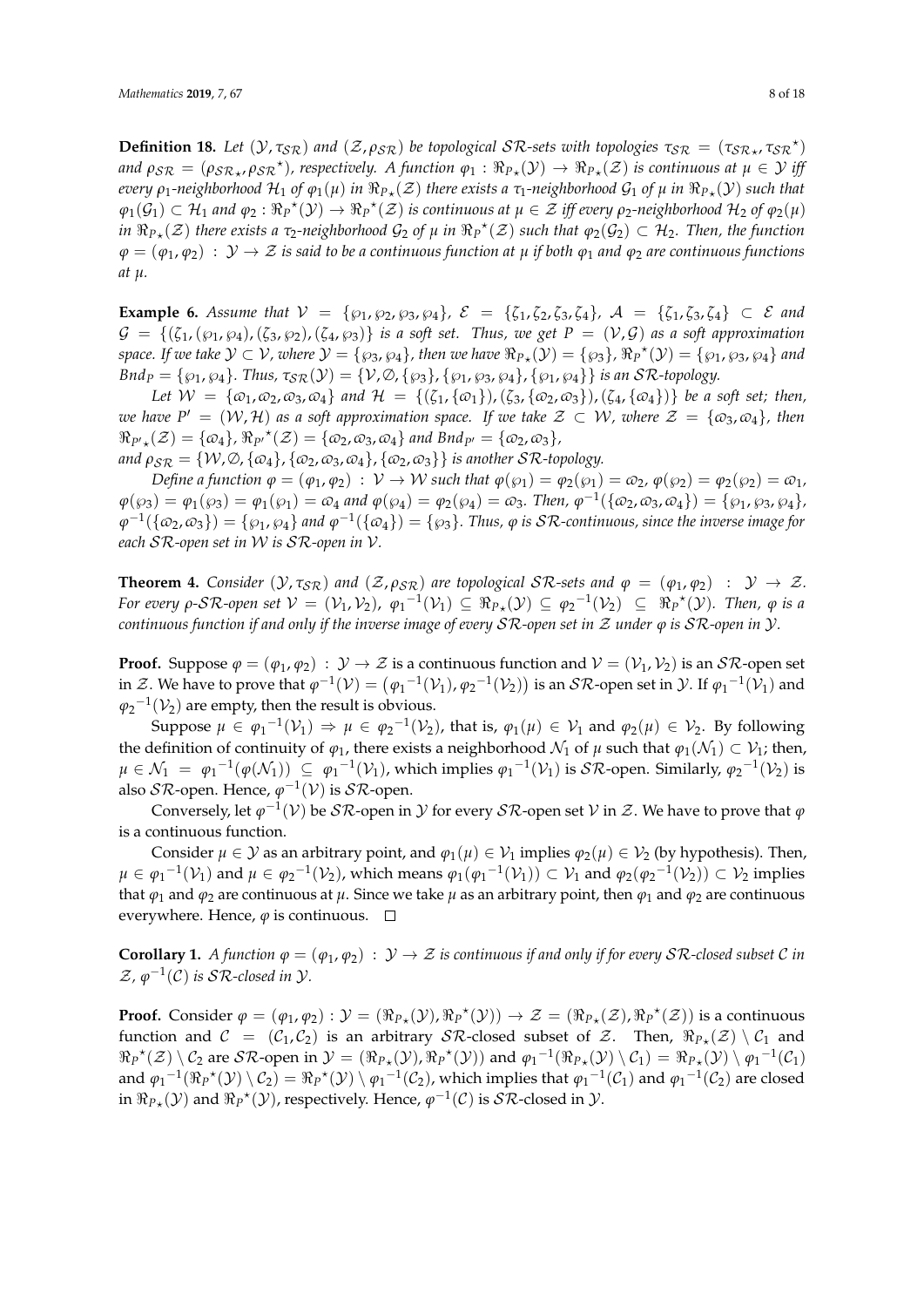Conversely, suppose that for any  $\mathcal{SR}\text{-closed subset } \mathcal{C} = (\mathcal{C}_1, \mathcal{C}_2)$  in  $\mathcal{Z}, \varphi^{-1}(\mathcal{C})$  is SR-closed in  $\mathcal{Y}$ . Let  $\mathcal{V} = (\mathcal{V}_1, \mathcal{V}_2)$  be any SR-open subset of  $\mathcal{Z} = (\Re_{P_{\mathcal{X}}}(\mathcal{Z}), \Re_P^{\star}(\mathcal{Z}))$ . Then,  $\mathcal{Z} \setminus (\mathcal{V})$  =  $(\mathcal{Z}) \setminus (\mathcal{V}_1), \Re_P{}^{\star}(\mathcal{Z}) \setminus (\mathcal{V}_2)$  is  $\mathcal{SR}\text{-closed}$  and  $\varphi^{-1}(\mathcal{Z} \setminus \mathcal{V}) =$  $(\varphi_1^{-1}(\Re_{P*}(\mathcal{Z}) \setminus \mathcal{V}_1), \varphi_2^{-1}(\Re_{P}^{\star}(\mathcal{Z}) \setminus \mathcal{V}_2)) = \varphi^{-1}(\mathcal{Z}) \setminus \varphi^{-1}(\mathcal{V}) = \mathcal{Z} \setminus \varphi^{-1}(\mathcal{V})$  is  $\mathcal{SR}\text{-closed in } \mathcal{Y}$ , which implies  $\varphi^{-1}(\mathcal{V})$  is  $\mathcal{SR}$ -open in  $\mathcal{Y}$ . Thus,  $\varphi$  is continuous.

**Remark 2.** *1. Every restriction of a continuous mapping is also continuous.*

Let  $\psi = (\psi_1, \psi_2) : \mathcal{Y} = (\Re_{P*}(\mathcal{Y}), \Re_P^{\star}(\mathcal{Y})) \to \mathcal{Z} = (\Re_{P*}(\mathcal{Z}), \Re_P^{\star}(\mathcal{Z}))$  be a continuous function  $\mathcal{A} = (\Re_{P*}(\mathcal{A}), \Re_{P}{}^{*}(\mathcal{A}))$  be a SR-subset of  $\mathcal{Y}$ . Then, the restriction  $\psi|_{\mathcal{A}} = \psi_{\mathcal{A}}: \mathcal{A} \to \mathcal{Z}$  of  $\psi$  to  $\mathcal{A}$ *is continuous. This is so because for each*  $S\mathcal{R}$ *-open subset W in Z,*  $\psi_A^{-1}(W) = \psi^{-1}(W) \cap A$ *, which is* SR*-open in* A*.*

*2. Consider*  $\beta_{\mathcal{SR}} = (\beta_\star, \beta^\star)$  as a base for a  $\mathcal{SR}$ -topology on Z. Then, the function  $\psi: \mathcal{Y} \to \mathcal{Z}$  is continuous if *and only if, for each SR-basic open set in Z,*  $\psi^{-1}(\beta)$  *is SR-open in*  $\mathcal{Y}$ *.* 

*3. A function*  $\psi : \mathcal{Y} \to \mathcal{Z}$  *is open if the image of every SR-open set in*  $\mathcal{Y}$  *is SR-open.* 

*4. A function*  $\psi : \mathcal{Y} \to \mathcal{Y}$  *is closed if the image of every SR-closed set in*  $\mathcal{Y}$  *is SR-closed.* 

**Definition 19.** Let  $(\mathcal{Y}, \tau_{SR})$  and  $(\mathcal{Z}, \rho_{SR})$  be topological  $SR$ -sets. A function  $\varphi = (\varphi_1, \varphi_2) : \mathcal{Y} \to \mathcal{Z}$  is *known as* SR*-homeomorphism if*

*(i) ϕ is* SR*-bijective.*

*(ii) ϕ is* SR*-continuous.*

*(iii) ϕ* −1 *is* SR*-continuous.*

*Two soft rough topological spaces (SRTS) are said to be* SR*-homeomorphic if there is a* SR*-homeomorphism between* Y *and* Z*.*

**Definition 20.** *Consider*  $\mathcal{Y} = (\Re_{P*}(\mathcal{Y}), \Re_{P}^*(\mathcal{Y}))$  *and*  $\mathcal{Z} = (\Re_{P*}(\mathcal{Z}), \Re_{P}^*(\mathcal{Z}))$  *as two topological*  $\mathcal{SR}\text{-sets with topologies }\tau_{\mathcal{SR}}\ =\ (\tau_1,\tau_2)\ \text{and}\ \rho_{\mathcal{SR}}\ =\ (\rho_1,\rho_2),\ \text{respectively, and}\ \mathcal{Y}\times\mathcal{Z}\ =\ (\Re_{P\star}(\mathcal{Y})\times\mathcal{Z})\times\mathcal{R}$  $\Re_{P_{\star}}(\mathcal{Z})$ ,  $\Re_{P}^{\star}(\mathcal{Y}) \times \Re_{P}^{\star}(\mathcal{Z})$ ) is the Cartesian product of  $\mathcal Y$  and  $\mathcal Z$ . The topology  $\xi_1$  on  $\Re_{P_{\star}}(\mathcal{Y}) \times \Re_{P_{\star}}(\mathcal{Y})$ *containing a gathering of open sets of the form*  $\mathcal{L}_1 \times \mathcal{M}_1$ *, where*  $\mathcal{L}_1$  *is a*  $\tau_1$  – SR-open and  $\mathcal{M}_1$  *is a*  $\rho_1-\mathcal{SR}$ -open, as basis, is known as the product topology. Similarly, the topology  $\xi_2$  on  $\Re_P^{-\star}(\mathcal{Y})\times\Re_P^{-\star}(\mathcal{Z})$  is *the topology containing a gathering of open sets of the form*  $\mathcal{L}_2 \times \mathcal{M}_2$ *, where*  $\mathcal{L}_2$  *is a*  $\tau_2$  *– SR-open and*  $\mathcal{M}_2$ *is a ρ*<sup>2</sup> − SR*-open, as basis, is known as the product topology. Hence, the topology ξ* = (*ξ*1, *ξ*2) *is called thte product topology on*  $\mathcal{Y} \times \mathcal{Z}$ *.* 

**Definition 21.** *Consider*  $\mathcal{Y} = (\Re_{P*}(\mathcal{Y}), \Re_{P}^*(\mathcal{Y}))$  *and*  $\mathcal{Z} = (\Re_{P*}(\mathcal{Z}), \Re_{P}^*(\mathcal{Z}))$  *as two topological*  $\mathcal{SR}\text{-sets}$ *with topologies*  $\tau_{S\mathcal{R}} = (\tau_1, \tau_2)$  and  $\rho_{S\mathcal{R}} = (\rho_1, \rho_2)$ , respectively. The mapping  $\prod_{\mu_\star} = \Re_{P_\star}(\mathcal{Y}) \times \Re_{P_\star}(\mathcal{Z}) \to$  $\Re_{P*}(\mathcal{Y})$  and  $\prod_{\mu} \star = \Re_{P} \star (\mathcal{Y}) \times \Re_{P} \star (\mathcal{Z}) \to \Re_{P} \star (\mathcal{Y})$ , defined as  $\prod_{\mu} \star ((\mu, \nu)) = \mu$ ,  $\forall (\mu, \nu) \in \Re_{P*}(\mathcal{Y}) \times$  $\Re_{P*}(\mathcal{Z})$  and  $\prod_{\mu}^{\star}((\mu,\nu)) = \mu$ ,  $\forall$   $(\mu,\nu) \in \Re_P^{\star}(\mathcal{Y}) \times \Re_P^{\star}(\mathcal{Z})$ , respectively, are known as projection mappings. Then,  $\prod_\mu=\left(\prod_{\mu_{\star'}}\prod_{\mu^{\star}}\right)$  is known as the projection mapping from  $\mathcal{Y}\times\mathcal{Z}\to\mathcal{Y}$ . Similarly, we can *define the projection mapping*  $\prod_{\nu} = (\prod_{\nu\star}, \prod_{\nu}^{\star})$  *from*  $\mathcal{Y}\times\mathcal{Z}\rightarrow\mathcal{Y}$ *.* 

**Theorem 5.** *Consider*  $Y$  *and*  $Z$  *as two topological*  $S \mathcal{R}$ -sets and  $Y \times Z$  *as the product space. Then, the projections* ∏*<sup>µ</sup> and* ∏*<sup>ν</sup> are continuous mappings.*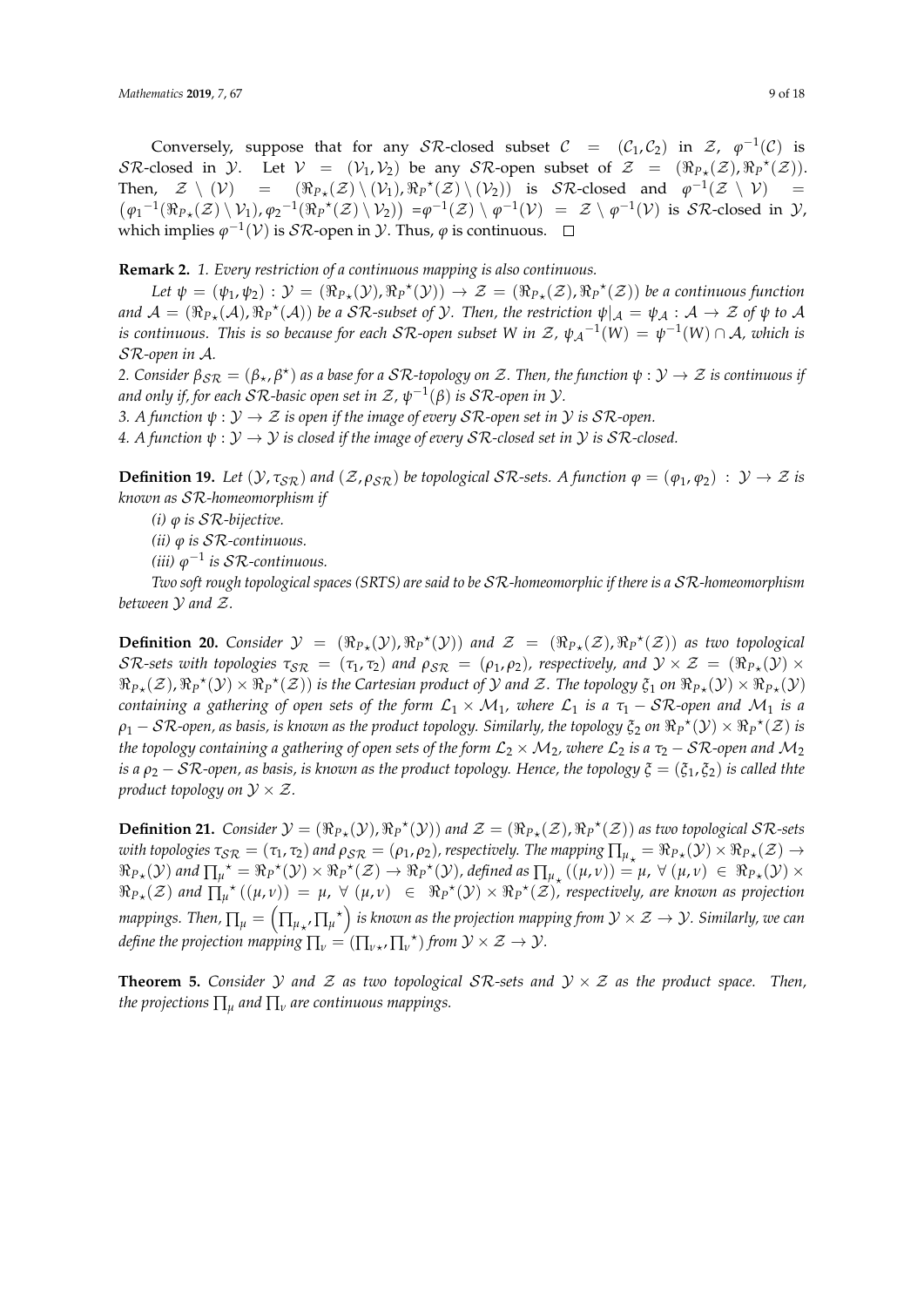**Proof.** Suppose  $\mathcal{Y} = (\Re_{P*}(\mathcal{Y}), \Re_P^{\star}(\mathcal{Y}))$  and  $\mathcal{Z} = (\Re_{P*}(\mathcal{Z}), \Re_P^{\star}(\mathcal{Z}))$  are two topological  $\mathcal{SR}$ -sets with topologies  $\tau_{\text{SR}} = (\tau_1, \tau_2)$  and  $\rho_{\text{SR}} = (\rho_1, \rho_2)$ , respectively. Let  $\xi$  be the product topology on  $\mathcal{Y} \times \mathcal{Y}$ and  $\mathcal{L} = (\Re_{P*}(\mathcal{L}), \Re_P^{\star}(\mathcal{L}))$  be an  $\tau - \mathcal{SR}$ -open set. Then,  $\prod_{\mu_{\star}}^{-1}(\Re_{P*}(\mathcal{L})) = \Re_{P*}(\mathcal{L}) \times \Re_{P*}(\mathcal{Z})$ , where  $\Re_{P*}(\mathcal{L}) \in \tau_1$  and  $\Re_{P*}(\mathcal{Z}) \in \rho_1$  imply that  $\Re_{P*}(\mathcal{L}) \times \Re_{P*}(\mathcal{Z})$  belongs to the basis for  $\tau_1$ . Also,  $\prod_{\mu}^{\mu}$ <sup> $\star$ </sup> $^{-1}(\Re_P^{\star}(\mathcal{L})) = \Re_P^{\star}(\mathcal{L}) \times \Re_P^{\star}(\mathcal{Z})$ , where  $\Re_P^{\star}(\mathcal{L}) \in \tau_2$  and  $\Re_P^{\star}(\mathcal{Y}) \in \rho_2$  imply  $\Re_P^{\star}(\mathcal{L}) \times \Re_P^{\star}(\mathcal{Y})$ belongs to the basis for  $\tau_2$ , which implies that  $(\Re_{P\star}(\mathcal{L})\times \Re_{P\star}(\mathcal{Z}), \Re_P{}^\star(\mathcal{L})\times \Re_P{}^\star(\mathcal{Z}))$ . Thus,  $\prod_{\alpha\star}$  and  $\prod_{\alpha}^*$  are continuous mappings. Therefore,  $\prod_{\alpha} = \left(\prod_{\mu_{\alpha'}} \prod_{\mu^*}\right)$  is a continuous mapping. Similarly, we can show that  $\prod_{\nu} = (\prod_{\nu\star'} \prod_{\nu'}^{\star})$  is also a continuous mapping.

## <span id="page-9-0"></span>**5. Compactness in** SR**-Set**

In this section, we study the compactness of  $\mathcal{SR}\text{-topological spaces}$ , discuss images of SR-compact spaces, and prove some basic results.

**Definition 22.** Let  $\mathcal{Y} = (\Re_{P_{\star}}(\mathcal{Y}), \Re_{P}^{\star}(\mathcal{Y}))$  be a SR-set. For any open covering  $\mathfrak{V}_1 = \{V_{\mu}/i \in \Omega\}$  of  $\Re_{P*}(\mathcal{Y})$ , if we get a finite subcovering  $\mathfrak{V}_1^F=\{V_\mu\ /i=1,2,...,m\}$ , then  $\Re_{P*}(\mathcal{Y})$  is said to be the compact *lower approximation of*  $Y$ *. Similarly, for any open covering*  $\mathfrak{V}_2=\{V_j/j\in\Omega\}$  *of*  $\Re_P{}^\star(\mathcal{Y})$ *, if we get a finite*  $subcovering \ \mathfrak{V}_2{}^F=\{V_j\ / j=1,2,...,n\}$ , then  $\Re_P{}^\star(\mathcal{Y})$  is said to be the compact upper approximation of  $\mathcal{Y}.$ *Then, the SR-set*  $\mathcal{Y} = (\Re_{P_{\star}}(\mathcal{Y}), \Re_{P}^{\star}(\mathcal{Y}))$  *is known as a compact SR-set.* 

**Definition 23.** *Suppose*  $A = (\Re_{P*}(A), \Re_{P}^{\star}(A))$  *is an SR subset of*  $\mathcal{Y} = (\Re_{P*}(\mathcal{Y}), \Re_{P}^{\star}(\mathcal{Y}))$ *. If, for any*  $p$  *open covering*  $\mathfrak{W} = \{W_j / j \in \Omega\}$  *of*  $\Re_{P*}(\mathcal{A})$ *, we get a finite subcovering*  $\mathfrak{V}^F = \{V_j \text{ / } j = 1, 2, ..., n\}$  *of*  $\Re_{P\star}(\mathcal{A})$ , then  $\Re_{P\star}(\mathcal{A})$  as the subset of  $\Re_{P\star}(\mathcal{Y})$  is said to be compact. If, at the same time,  $\Re_P{}^\star(\mathcal{A})$  is also *compact, then we call* A *a compact* SR*-subset of* Y*.*

**Theorem 6.** *The continuous image of a compact topological* SR*-set is compact.*

**Proof.** Consider  $\mathcal{Y} = (\Re_{P*}(\mathcal{Y}), \Re_{P}^{*}(\mathcal{Y}))$  as a compact  $\mathcal{SR}$ -set and suppose that  $\psi = (\psi_1, \psi_2)$ :  $(\Re_{P*}(\mathcal{Y}), \Re_P{}^{\star}(\mathcal{Y})) \rightarrow (\Re_{P*}(\mathcal{Z}), \Re_P{}^{\star}(\mathcal{Z}))$  is a continuous mapping. Then,  $\psi_1 : \Re_{P*}(\mathcal{Y}) \rightarrow \Re_{P*}(\mathcal{Z})$ and  $\psi_2 : \Re_P^*(\mathcal{Y}) \to \Re_P^*(\mathcal{Z})$  individually are continuous mappings. Let  $\mathcal{C}_1 = \{W_\nu \mid \nu \in \Omega\}$  be an open covering of  $\Re_{P*}(\mathcal{Z})$ . Then,  $\psi_1^{-1}(\mathcal{C}_1) = \{\psi_1^{-1}(W_\nu) \mid \nu \in \Omega\}$  is an open covering for  $\Re_{P*}(\mathcal{Y})$ . Since  $\Re_{P_{\star}}(\mathcal{Y})$  is compact, then, by definition of compactness, it has a finite subcovering, and there are indices  $\nu_1 \nu_2, ..., \nu_m$  such that  $\Re_{P*}(\mathcal{Y}) = \bigcup_{i=1}^m \psi_1^{-1}(\mathcal{C}_1)$ .  $\psi_1(\Re_{P*}(\mathcal{Y})) \subseteq \bigcup_{i=1}^m \psi_i^{-1}(\mathcal{C}_1)$ .  $\bigcup_{i=1}^{\mathcal{U}}(\mathcal{C}_1) \subseteq \psi_1(\Re_{P_{\star}}(\mathcal{Y})).$ Therefore,  $\{W_{\nu\mu} \mid i=1,2,3,...,m\}$  is a finite subcovering of  $\psi(\Re_{P*}(\mathcal{Y})) = \Re_{P*}(\mathcal{Z})$ . So,  $\Re_{P*}(\mathcal{Z})$  is also compact. Similarly, we can show that  $\Re_P^{\star}(\mathcal{Z})$  is compact and, hence,  $\mathcal{Z} = (\Re_{P*}(\mathcal{Z}), \Re_P^{\star}(\mathcal{Z}))$  is a compact  $S\mathcal{R}$ -set.  $\Box$ 

**Corollary 2.** *The homeomorphic image of a compact SR-space is compact.* 

**Remark 3.** *In topological* SR*-sets, compactness is a topological property.*

**Definition 24.** *Consider an SRTS*  $(\mathcal{Y}, \tau_{\mathcal{SR}})$ *, where*  $\mathcal{Y} = (\Re_{P*}(\mathcal{Y}), \Re_{P}^{\star}(\mathcal{Y}))$  *and*  $\tau_{\mathcal{SR}} = (\tau_{\mathcal{SR}*}, \tau_{\mathcal{SR}}^{\star})$ *.*  $Let \Gamma = \{A_\mu = (\Re_{P_\star}(\mathcal{A}_\mu), \Re_{P_\star}(\mathcal{A}_\mu)) : \mu \in \Lambda\}$  be a collection of SR-subsets of  $\mathcal{Y}$ *. If every finite subcollection of* Γ *has a non-empty intersection, which means that if we consider any finite subset* Λ<sup>1</sup> *of* Λ*,*  $w$ e get  $\bigcap_{\nu\in\Lambda_1}\mathcal{A}_\nu\neq\emptyset$ , then the finite intersection property holds in collection  $\Gamma.$ 

**Theorem 7.** *Consider an SRTS*  $(\mathcal{Y}, \tau_{\mathcal{SR}})$ *, where*  $\mathcal{Y} = (\Re_{P*}(\mathcal{Y}), \Re_{P}^{\star}(\mathcal{Y}))$  *and*  $\tau_{\mathcal{SR}} = (\tau_{\mathcal{SR}*}, \tau_{\mathcal{SR}}^{\star})$ *;*  $\mathcal{Y}$  *is* SR*-compact iff every collection of* SR*-closed subsets in* Y *following the finite intersection property itself has non-empty intersections.*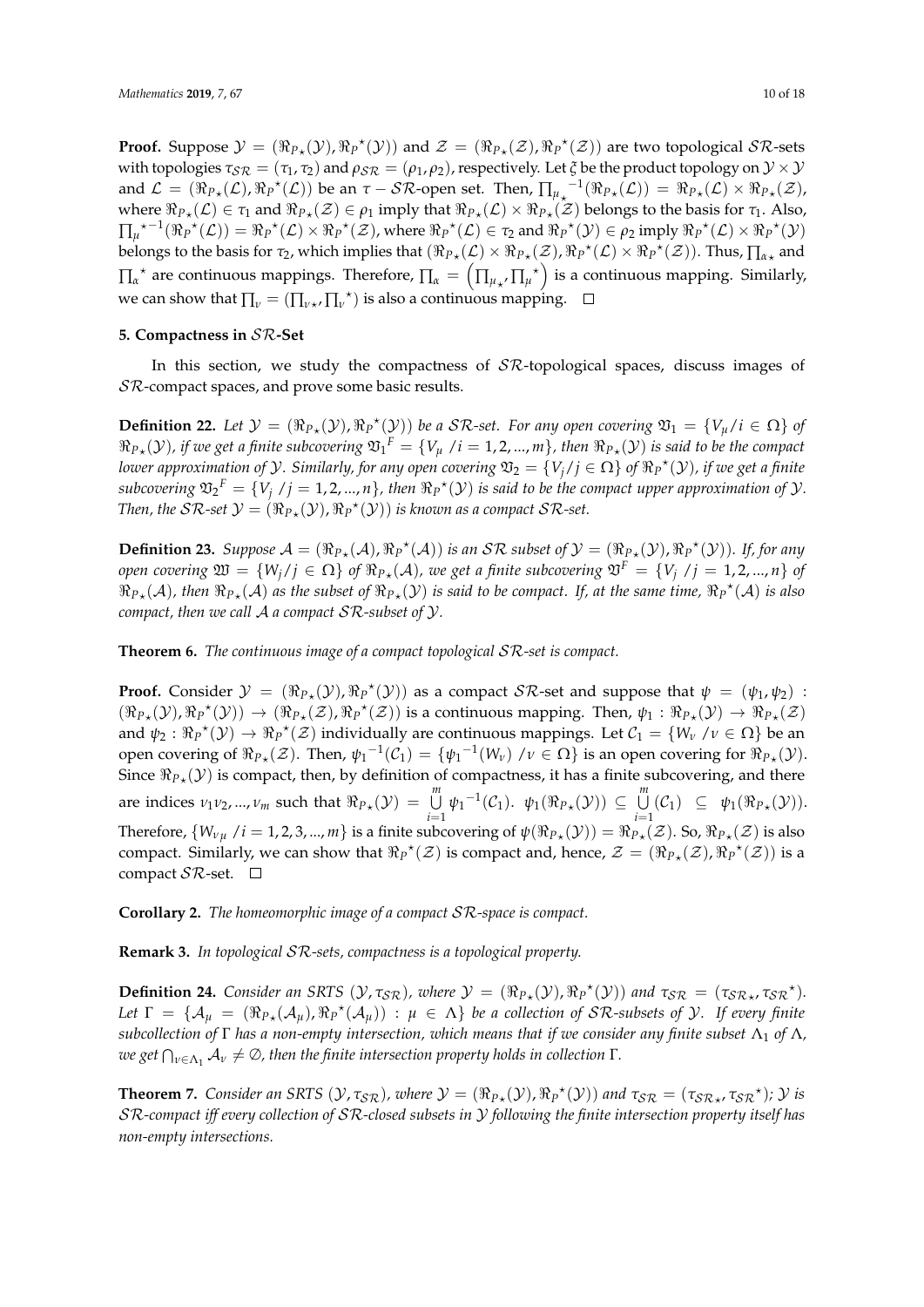**Proof.** First, we suppose  $\mathcal Y$  is  $\mathcal{SR}$ -compact and  $\Gamma = \{ \mathcal{D}_\mu = (\Re_{P*}(\mathcal{D}_\mu), \Re_P {}^{\star}(\mathcal{D}_\mu)) : \mu \in \Lambda \}$  is an arbitrary collection of  $\mathcal{SR}$ -closed sets satisfying the finite intersection property. We have to prove that the collection  $\{D_\mu = (\Re_{P_\star}(D_\mu), \Re_{P}^{\star}(D_\mu)) : \mu \in \Lambda\}$  itself has non-empty intersection. Suppose, on the contrary, that  $\bigcap$  $\bigcap_{\mu \in \Lambda} \mathcal{D}_{\mu} = \emptyset$ . By taking the complement ( $\bigcap_{\mu \in \Lambda}$  $\bigcap_{\mu \in \Lambda} \mathcal{D}_{\mu}$ <sup>'</sup> = ∅', we have  $\mathcal{Y} = \bigcup_{\mu \in \Lambda}$  $\bigcup_{\mu \in \Lambda} \mathcal{D}'_{\mu}$ , which implies  $\{\mathcal{D}_{\mu}^{'}=(\Re_{P*}(\mathcal{D}_{\mu}^{'}), \Re_{P}^{*}(\mathcal{D}_{\mu}^{'})) : \mu \in \Lambda\}$  is an open cover for  $\mathcal{Y}=(\Re_{P*}(\mathcal{Y}), \Re_{P}^{*}(\mathcal{Y}))$ . By our assumption,  $\mathcal{Y} = (\Re_{P*}(\mathcal{Y}), \Re_P^*(\mathcal{Y}))$  is  $\mathcal{SR}$ -compact, and there are indices  $\mu_1, \mu_2, \mu_3, ..., \mu_k$  such that  $\Re_{P_{\star}}(\mathcal{Y}) = \bigcup_{k=1}^{k}$  $\bigcup_{\iota=1}^k \Re_{P_{\star}}(\mathcal{D_{\mu}}_{\iota}^{\prime})$  and  $\Re_{P}^{\star}(\mathcal{Y}) = \bigcup_{\iota=1}^k$  $\bigcup_{\iota=1}^{\infty} \Re_P^{\star}(\mathcal{D}_{\mu_{\iota}}')$ . Again, by taking the complement, we get T *k*  $\bigcap_{\iota=1}^k \Re_{P_{\star}}(\mathcal{D}_{\mu_{\iota}}) = \emptyset$  and  $\bigcap_{\iota=1}^k$  $\bigcap_{\iota=1}^k \Re_P^{\star}(\mathcal{D}_{\mu_{\iota}}) = \emptyset$ , that is,  $\bigcap_{\iota=1}^k$  $\bigcap_{\iota=1} \mathcal{D}_{\mu_{\iota}} =$  $\left(\begin{array}{c} k \\ 0 \end{array}\right)$  $\bigcap_{\iota=1}^k \Re_{P_{\star}}(\mathcal{D}_{\mu_{\iota}}), \bigcap_{\iota=1}^k$  $\bigcap_{\iota=1}^{\kappa} \Re_{P}{}^{\star}(\mathcal{D}_{\mu_{\iota}})$  $\setminus$  $= \oslash$ , which contradicts the finite intersection property. So, our assumption is wrong and  $\bigcap$  $\bigcap_{\mu \in \Lambda} \mathcal{D}_{\mu} \neq \emptyset.$ 

Conversely, suppose that every collection of  $S\mathcal{R}$ -closed sets satisfying the finite intersection property has a non-empty intersection itself. We now have to prove that  $\mathcal{Y} = (\Re_{P*}(\mathcal{Y}), \Re_P^{\star}(\mathcal{Y}))$ is  $\mathcal{SR}$ -compact. For this, let us consider  $\{ \mathcal{V}_\varepsilon = (\Re_{P_\star}(\mathcal{V}_\varepsilon), \Re_{P_\star}(\mathcal{V}_\varepsilon)) : \varepsilon \in Y \}$  as an open cover of  $\mathcal{Y}$ , i.e.,  $\mathcal{Y} = (\Re_{P*}(\mathcal{Y}), \Re_{P}^{\star}(\mathcal{Y})) =$  $\left( \begin{array}{c} 1 \end{array} \right)$  $\bigcup_{\varepsilon \in Y} \Re_{P*}(\mathcal{V}_{\varepsilon}), \bigcup_{\varepsilon \in Y}$  $\bigcup_{\varepsilon \in Y} \Re_P^{\star}(\mathcal{V}_{\varepsilon})$  $\setminus$ . To prove that  $Y$  is  $S\mathcal{R}$ -compact, we have to show that this open cover has a finite subcover. On the contrary, suppose that there does not exist any finite subcover for this open cover. Then, for any finite subcover  $Y_1$  of  $Y$ ,  $\cup$  $\bigcup_{\epsilon \in \Upsilon_1} \mathcal{V}_{\epsilon} \neq \mathcal{Y},$ 

i.e.,  $\Big($  U  $\bigcup_{\epsilon \in Y_1} \Re_{P*}(\mathcal{V}_{\epsilon}), \bigcup_{\epsilon \in Y_1}$  $\bigcup_{\epsilon \in Y_1} \Re_P^{\star}(\mathcal{V}_{\epsilon})$  $\setminus$  $\neq (\Re_{P*}(\mathcal{Y}), \Re_P{}^{\star}(\mathcal{Y}))$ . This implies  $\bigcap_{\epsilon \in Y_1} \mathcal{V}_{\epsilon}' \neq \emptyset$ . Now,  $\{V_{\epsilon} = (\Re_{P_{\star}}(V_{\epsilon}), \Re_{P}^{\star}(V_{\epsilon})) : \epsilon \in Y\}$  is a collection of  $\mathcal{SR}$ -closed sets satisfying the finite intersection property, so  $\bigcap$  $\bigcap_{\varepsilon \in Y_1} \mathcal{V}_{\varepsilon} \neq \emptyset$  i.e.,  $\left(\bigcap_{\varepsilon \in Y_1}$  $\bigcap_{\varepsilon \in Y} \Re_{P\star}(\mathcal{V}_{\varepsilon}^{'}), \bigcap_{\varepsilon \in Y}$  $\bigcap_{\varepsilon \in Y} \Re_P^{\star}(\mathcal{V}_{\varepsilon}^{\prime})$  $\setminus$  $\neq \emptyset$ . By taking the complement, we get  $\Big( \bigcup$  $\bigcup_{\varepsilon \in Y} \Re_{P*}(\mathcal{V}_{\varepsilon}), \bigcup_{\varepsilon \in Y}$  $\bigcup_{\varepsilon \in Y} \Re_P^{\star}(\mathcal{V}_{\varepsilon})$  $\setminus$  $\neq (\Re_{P*}(\mathcal{Y}), \Re_{P}^{\star}(\mathcal{Y}))$ , which contradicts our supposition that  $\{V_{\varepsilon} = (\Re_{P_{\star}}(V_{\varepsilon}), \Re_{P}^{\star}(V_{\varepsilon})) : \varepsilon \in Y\}$  is an open cover of  $\mathcal{Y}$ . Hence,  $\{V_{\varepsilon} = (\Re_{P_{\star}}(V_{\varepsilon}), \Re_{P}^{\star}(V_{\varepsilon})) : \varepsilon \in Y\}$ has a finite subcover, so  $\mathcal Y$  is  $\mathcal{SR}$ -compact.  $\Box$ 

**Theorem 8.** *Every* SR*-closed subset of* SR*-compact space is* SR*-compact.*

**Proof.** Let Y be an SR-compact space and  $\mathcal{D} = (\Re_{P*}(\mathcal{D}), \Re_{P}^{\star}(\mathcal{D}))$  be a SR-closed subset of  $\mathcal{Y}$ . Let  $\{\mathcal{V}_{\varepsilon} = (\Re_{P_{\star}}(\mathcal{V}_{\varepsilon}), \Re_{P}^{\star}(\mathcal{V}_{\varepsilon})) : \varepsilon \in Y\}$  be an open cover for  $\mathcal{D} = (\Re_{P_{\star}}(\mathcal{D}), \Re_{P}^{\star}(\mathcal{D}))$ ; there exist an  $S\mathcal{R}$ -open set  $\mathcal{W}_{\varepsilon} = (\Re_{P*}(\mathcal{W}_{\varepsilon}), \Re_{P} {}^{*}(\mathcal{W}_{\varepsilon}))$  in  $\mathcal{Y} = (\Re_{P*}(\mathcal{Y}), \Re_{P} {}^{*}(\mathcal{Y}))$  such that  $\mathcal{V}_{\varepsilon} = \mathcal{W}_{\varepsilon} \cap \mathcal{D}, \quad \varepsilon \in \Upsilon$ , i.e.,  $\Re_{P_{\star}}(\mathcal{V}_{\varepsilon}) = \Re_{P_{\star}}(\mathcal{W}_{\varepsilon}) \cap \Re_{P_{\star}}(\mathcal{D})$  and  $\Re_{P}^{\star}(\mathcal{V}_{\varepsilon}) = \Re_{P}^{\star}(\mathcal{W}_{\varepsilon}) \cap \Re_{P}^{\star}(\mathcal{D})$ . The collection  $\{\mathcal{D}', \mathcal{W}_\varepsilon : \varepsilon \in Y\}$  is an open cover for  $\mathcal{Y}$ . Since  $\mathcal{Y}$  is compact, there exists a finite subcover  $\{\mathcal{D}', \mathcal{W}_{\varepsilon} : \varepsilon \in \Upsilon\}$  of  $\mathcal{Y}$ , that is,  $\mathcal{Y} = \mathcal{D}' \bigcup_{k=1}^{k}$  $\bigcup_{\iota=1}^k \mathcal{W}_{\varepsilon\iota}$ , which implies  $\Re_{P_{\star}}(\mathcal{Y}) = \Re_{P_{\star}}(\mathcal{D}') \bigcup_{\iota=1}^k$  $\bigcup_{\iota=1} \Re_{P_{\star}}(\mathcal{W}_{\varepsilon_{\iota}})$  and  $\Re_P^{\;\star}(\mathcal{Y})\,=\,\Re_P^{\;\star}(\mathcal{D}')\,\bigcup^k_Q\,$  $\bigcup_{\iota=1}^n \Re_P^{\star}(\mathcal{W}_{\varepsilon_i}). \mathcal{D} = \mathcal{Y} \cap \mathcal{D} =$  $\sqrt{ }$  $\Re_{P\star}(\mathcal{D}')\cap \bigcup_{i=1}^k$  $\bigcup_{\iota=1}^k \Re_{P_{\star}}(\mathcal{W}_{\varepsilon\iota}, \Re_{P}^{\star}(\mathcal{D}') \cap \bigcup_{\iota=1}^k$  $\bigcup_{\iota=1}^{\kappa} \Re_{P}^{\star}(\mathcal{W}_{\varepsilon_{\iota}})$  $\setminus$ =  $\begin{pmatrix} k \\ 1 \end{pmatrix}$  $\bigcup_{\iota=1}^k \Re_{P_{\star}}(\mathcal{V}_{\varepsilon_{\iota}}), \bigcup_{\iota=1}^k$  $\bigcup_{\iota=1} \Re_{P_{\star}}(\mathcal{V}_{\varepsilon_{\iota}})$  $\setminus$ , which indicates  $\mathcal{D} = (\Re_{P*}(\mathcal{D}), \Re_P^{\star}(\mathcal{D}))$  is  $\mathcal{SR}$ -compact.

# <span id="page-10-0"></span>**6. Application of** SR**-Set in Multi-Attribute Group Decision Making**

Decision-making performs a vital role in our daily life, and this process yields the best alternative among different choices. In this section, we present an application of an  $\mathcal{SR}$ -set in multi-attribute group decision making (MAGDM) for cosmetic brand selection. First, we present Algorithm [1](#page-11-0) and its flowchart for multi-attribute group decision making.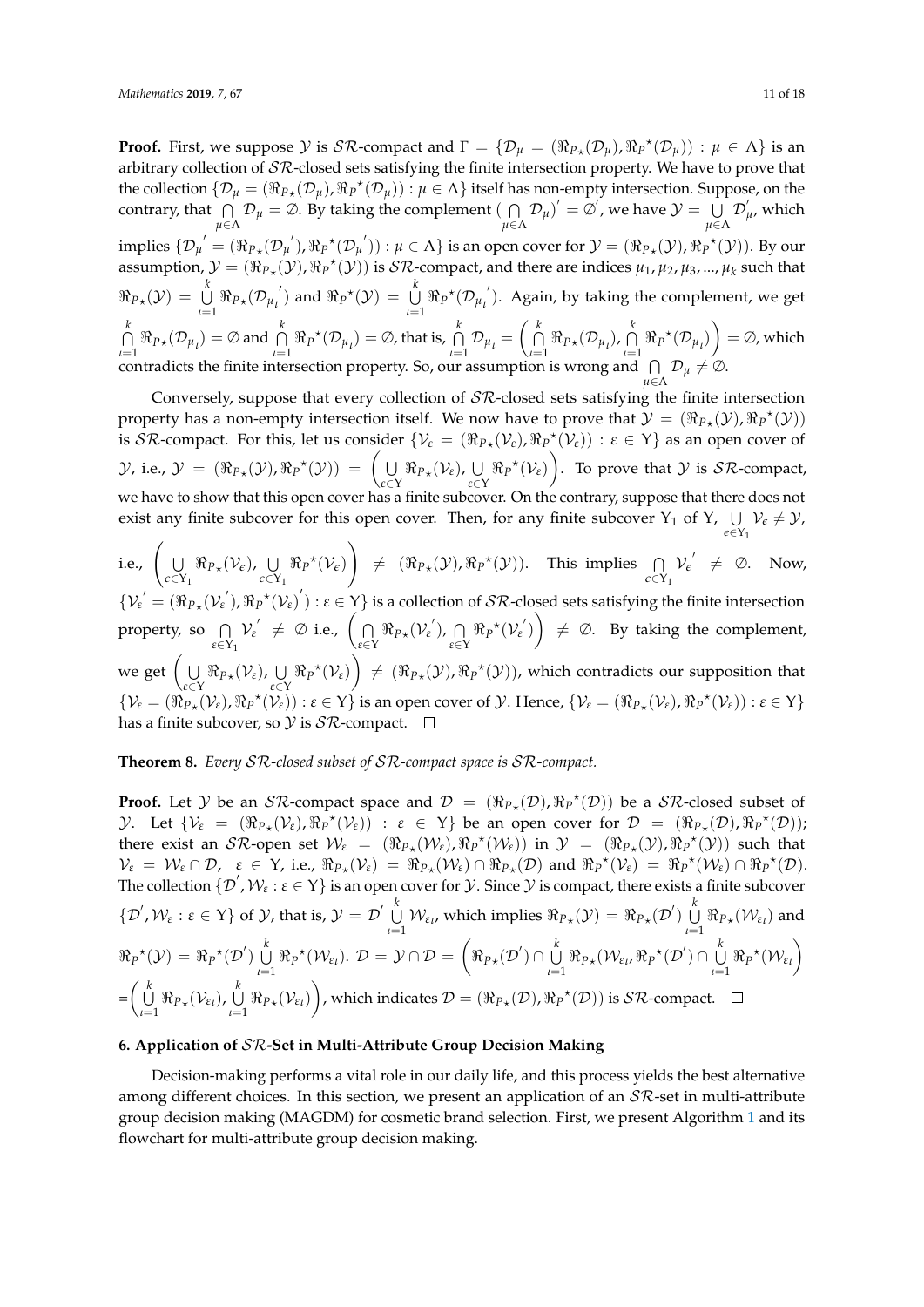## <span id="page-11-0"></span>**Algorithm 1** The scheme of the algorithm is given as.

**Step-1**: Write the soft set  $\mathfrak{G} = (\mathcal{T}, \mathcal{A})$  which describes the given data.

**Step-2**: Based on initial assessment results of the group of analysts S, define a soft set.

**Step-3**: Obtain an  $S\mathcal{R}$ -approximations in the form of soft sets  $\Lambda_{\star} = (\lambda_{\star}, S)$  and  $\Lambda^{\star} = (\lambda^{\star}, S)$ .

**Step-4**: Define fuzzy sets  $v_{\Lambda\star}$ ,  $v_{\Lambda}$  and  $v_{\Lambda}^*$  corresponding to the soft sets  $\Lambda_{\star} = (\lambda_{\star}, \mathcal{S})$ ,  $\Lambda = (\lambda, \mathcal{S})$  and  $\Lambda^* = (\lambda^*, \mathcal{S})$  defined by the formulas:

$$
\nu_{\Lambda\star}(\alpha_k) = \frac{1}{m} \sum_{l=1}^m C_{\lambda\star D_l}(\alpha_k),
$$
  

$$
\nu_{\Lambda}(\alpha_k) = \frac{1}{m} \sum_{l=1}^m C_{\lambda D_l}(\alpha_k),
$$
  

$$
\nu_{\Lambda}^{\star}(\alpha_k) = \frac{1}{m} \sum_{l=1}^m C_{\lambda^{\star}D_l}(\alpha_k).
$$

**Step-6**: Find the final decision set by adding  $\Lambda_{\star}$ ,  $\Lambda$ , and  $\Lambda^*$ , calculated as

$$
\Lambda_{\star} + \Lambda + \Lambda^{\star} = \nu_{\Lambda\star}(\alpha_k) + \nu_{\Lambda}(\alpha_k) + \nu_{\Lambda}^{\star}(\alpha_k) - (\nu_{\Lambda\star}(\alpha_k) * \nu_{\Lambda}(\alpha_k) * \nu_{\Lambda}^{\star}(\alpha_k))
$$

**Step-7**: Finally, the alternative having the maximum decision value can be chosen as the optimal solution.

<span id="page-11-1"></span>Now we present flow chart Algorithm  $1$  as given by Figure  $1$  and its flowchart for multi-attribute group decision making. Step-7: Finally the alternative having maximum decision value can be chosen as optimal solution.



Figure 1: Graphical representation of Algorithm **Figure 1.** Graphical representation of Algorithm [1.](#page-11-0)

Example 6.1. The trade of quality cosmetics is growing rapidly also among the lower-middle class *countries like Pakistan and India. Assume that a popular departmental store of the city wants to make a* contract with a multinational company for the production of cosmetics. The managing committee of the store consist of three managers,  $S = \{M_1, M_2, M_3\}$ : the product manager, marketing manager, and accounts manager. The team of these three managers is elected to choose one brand which covers the major production of cosmetics. They consider seven brands:  $\mathcal{V}=\{\hbar_1,\hbar_2,\hbar_3,\hbar_4,\hbar_5,\hbar_6,\hbar_7,\hbar_8\}$ , where **Example 7.** *The trade of quality cosmetics is growing rapidly among the lower-middle class of developing*

- $al,$  $\hbar_1$ *: Loreal*,
- $\theta$   $=$   $\theta$   $=$   $\theta$   $=$   $\theta$   $=$   $\theta$   $=$   $\theta$   $=$   $\theta$   $=$   $\theta$   $=$   $\theta$   $=$   $\theta$   $=$   $\theta$   $=$   $\theta$   $=$   $\theta$   $=$   $\theta$   $=$   $\theta$   $=$   $\theta$   $=$   $\theta$   $=$   $\theta$   $=$   $\theta$   $=$   $\theta$   $=$   $\theta$   $=$   $\theta$   $=$   $\theta$   $=$   $\theta$   $=$   $\theta$   $\hbar$ <sub>2</sub>: Maybelline,
- ~<sup>1</sup> :Loreal, *h*¯ <sup>3</sup>*: Remmil,*
- ~<sup>2</sup> :Maybelline, *h*¯ <sup>4</sup>*: Art Deco,*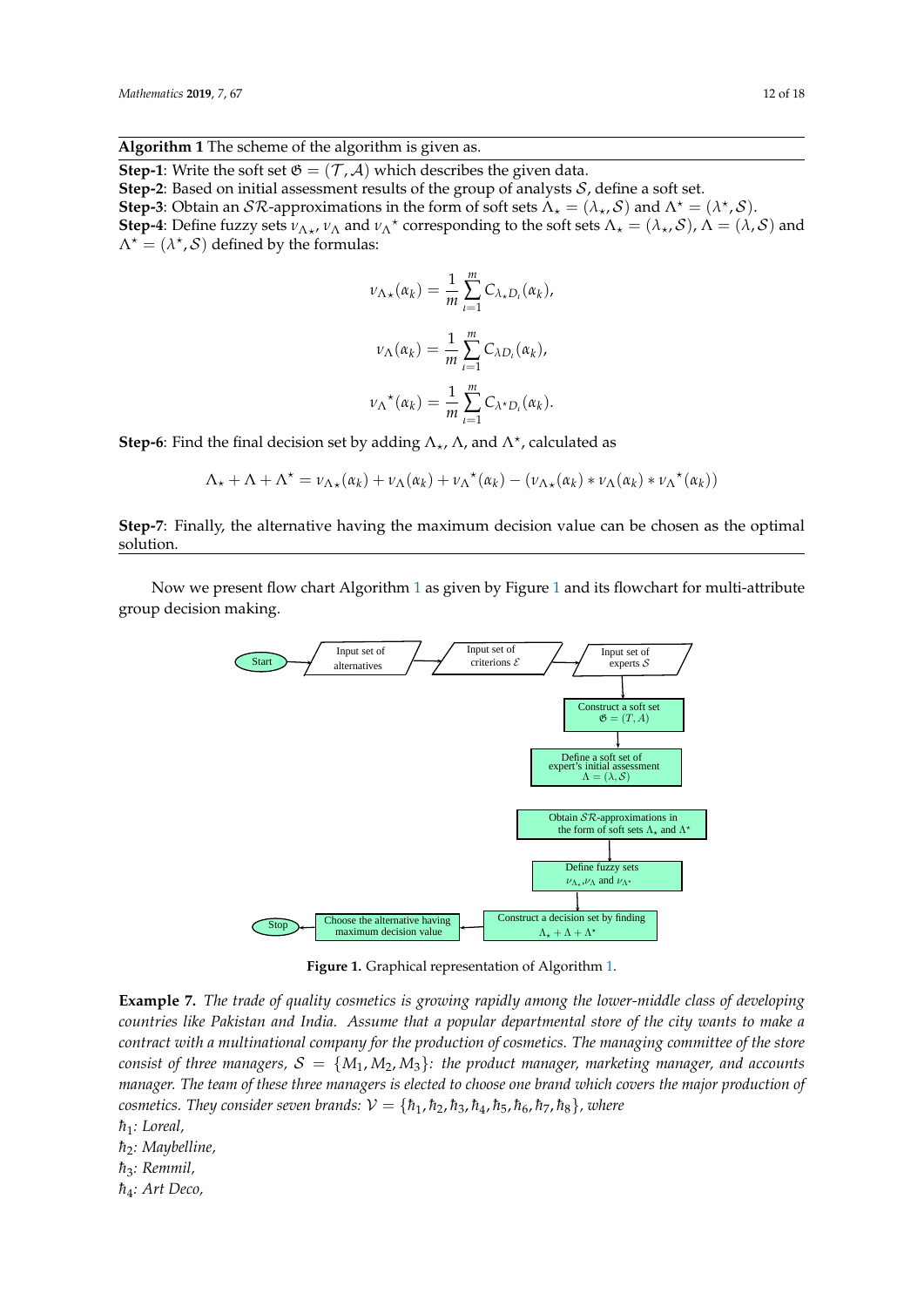$\hbar$ <sub>5</sub>*: Essence*,

 $\hbar_6$ : Color Studio,

*h*<sub>7</sub>*: Mac*,

 $\hbar$ <sub>8</sub>*: Sephora.* 

*They define a set of criteria for the selection of a suitable brand for their store as follows,*  $\mathcal{E} = \{\rho_1, \rho_2, \rho_3, \rho_4, \rho_5, \rho_6, \rho_7, \rho_8\}$ , where

- *ρ*1*: Product quality*
- *ρ*2*: Relationship closeness (customer–brand relationship)*
- *ρ*3*: Delivery performance*
- *ρ*4*: Price stability*
- *ρ*5*: Plans for major events*

*ρ*6*: Distribution plans (in-store furniture)*

*ρ*7*: Recovery services in case of damages*

*ρ*8*: Shopper marketing activities.*

<span id="page-12-0"></span>We construct a soft set  $\mathfrak{G} = (\mathcal{T}, \mathcal{A})$  *which explains the qualities of the brands under consideration. The tabular form of the soft set is given in Table [2.](#page-12-0)*

| $(\mathcal{T}, \mathcal{A})$ | $\rho_1$ | $\rho_2$ | $\rho_3$ | $\rho_4$ | $\rho_5$ | $\rho_6$ | $\rho_7$ | $\rho_8$ |
|------------------------------|----------|----------|----------|----------|----------|----------|----------|----------|
| $\hbar_1$                    | 1        | 0        | 1        | 1        | 0        | 1        | 0        | 0        |
| $\hbar_2$                    | 1        | 0        | 1        | 1        | 1        | 1        | 0        | 1        |
| $\hbar_3$                    | 0        | 1        | $\Omega$ | 1        | 0        | 0        | 1        | 0        |
| $\hbar_4$                    | 0        | 1        | $\Omega$ | 1        | 0        | 0        | 0        | 0        |
| $\hbar_5$                    | 1        | 0        | 1        | 0        | 0        | 1        | 0        | 1        |
| $\hbar_6$                    | 0        | 1        | 1        | 1        | 0        | 0        | 0        | 0        |
| $\hbar$ <sub>7</sub>         | 1        | 0        | 1        | 1        | 0        | 1        | 1        | O        |
| ${\color{black} \hbar_8}$    | 0        | 1        | $\Omega$ | 1        | 0        | 0        | 1        | 0        |

**Table 2.** Soft set  $(\mathcal{T}, \mathcal{A})$ .

<span id="page-12-1"></span>*Let X<sup>i</sup> be the initial assessment result of the manager team. We represent this evaluation by means of a soft set*  $\Lambda = (\lambda, \mathcal{S})$  *whose tabular representation is given by Table [3.](#page-12-1)* 

#### **Table 3.** Soft set  $(\lambda, \mathcal{S})$ .

|           | $D_1$ | D <sub>2</sub> | $D_3$    |
|-----------|-------|----------------|----------|
| ħ1        | 1     | 0              | 1        |
| $\hbar_2$ | 1     | $\overline{0}$ | 1        |
| ħз        | 0     | 1              | $\Omega$ |
| $\hbar_4$ | 0     | 1              | 0        |
| $\hbar_5$ | 0     | $\Omega$       | 1        |
| $\hbar_6$ | 1     | $\Omega$       | 1        |
| $\hbar_7$ | 1     | $\Omega$       | 1        |
| $\hbar_8$ | 0     | 1              | 0        |

*From this soft set*  $\Lambda = (\lambda, S)$ *, the primary evaluation result of experts is* 

|                                                               | $X_1 = \lambda(D_1) = \{\hbar_1, \hbar_2, \hbar_6, \hbar_7\},\$ |
|---------------------------------------------------------------|-----------------------------------------------------------------|
|                                                               | $X_2 = \lambda(D_2) = \{\hbar_3, \hbar_4, \hbar_7, \hbar_8\},\$ |
| $X_3 = \lambda(D_3) = \{\hbar_1, \hbar_2, \hbar_5, \hbar_6\}$ |                                                                 |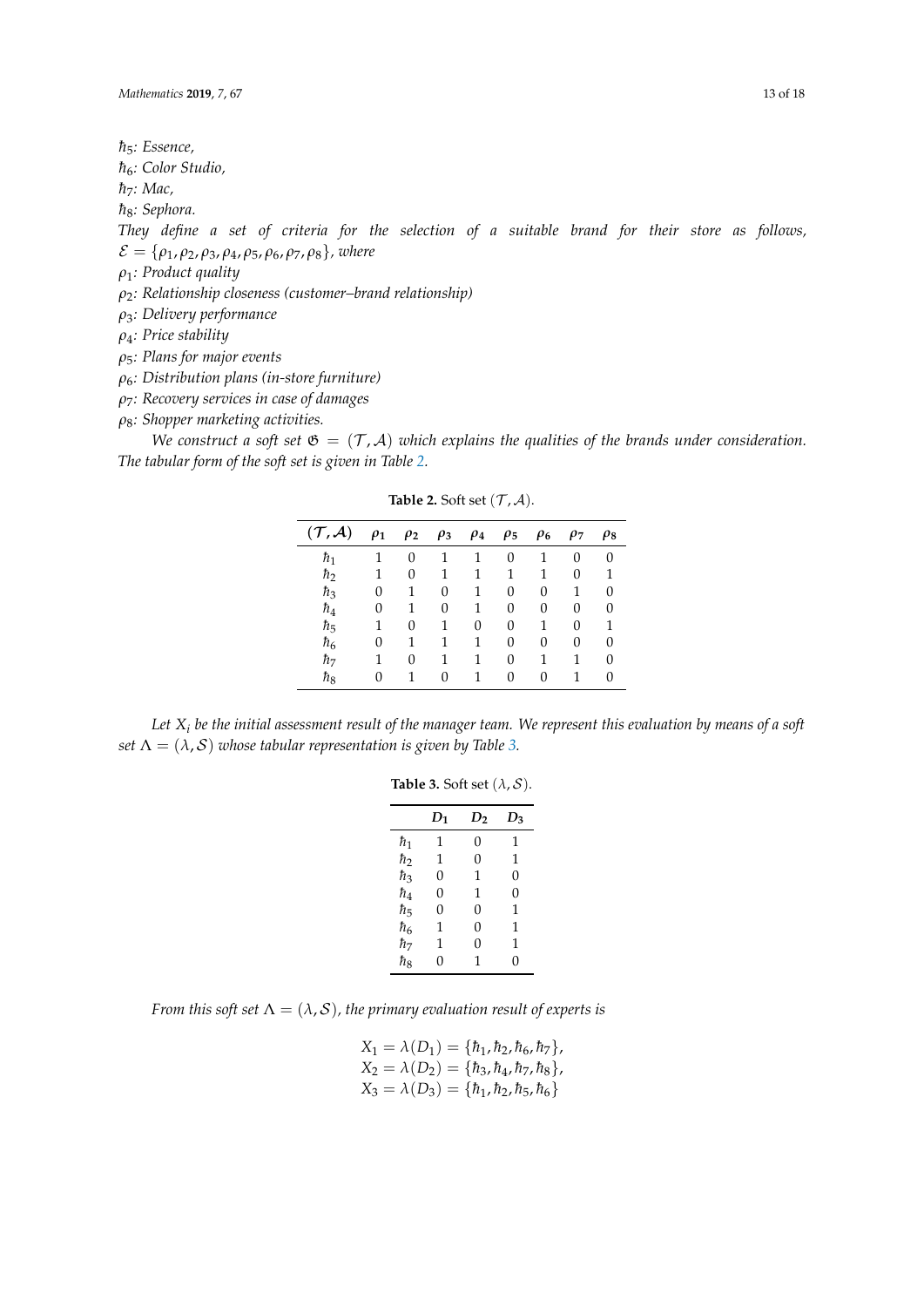*Now, we find the* SR*-approximations as*

$$
\lambda_{\star}(D_1) = \Re_{P_{\star}}(X_1) = \{\hbar_1\},\n\lambda_{\star}(D_2) = \Re_{P_{\star}}(X_2) = \{\hbar_3, \hbar_7, \hbar_8\},\n\lambda_{\star}(D_3) = \Re_{P_{\star}}(X_3) = \{\hbar_2, \hbar_5\},
$$

*and*

$$
\lambda^*(D_1) = \Re_P^*(X_1) = \mathcal{V},
$$
  
\n
$$
\lambda^*(D_2) = \Re_P^*(X_2) = \mathcal{V},
$$
  
\n
$$
\lambda^*(D_3) = \Re_P^*(X_3) = \mathcal{V}.
$$

<span id="page-13-0"></span>*Following these SR-approximations, we get two soft sets,*  $\Lambda_{\star} = (\lambda_{\star}, S)$  and  $\Lambda^{\star} = (\lambda^{\star}, S)$ , where  $\lambda_*(D_i) = \Re_{P*}(X_i)$  and  $\lambda^*(D_i) = \Re_P^*(X_i)$ . Tabular representation of these soft sets are given in *Tables [4](#page-13-0) and [5.](#page-13-1)*

**Table 4.** Soft set  $\Lambda_{\star}$ .

|           | $D_1$ | D <sub>2</sub> | $D_3$ |
|-----------|-------|----------------|-------|
| ħ1        | 0     | 0              | 0     |
| ħ         | 1     | 0              | 1     |
| ħз        | 0     | 1              | 0     |
| $\hbar_4$ | 0     | 0              | 0     |
| $\hbar_5$ | 0     | 0              | 1     |
| $\hbar_6$ | 0     | 0              | 0     |
| ħ7        | 0     | 1              | 0     |
| ħς        | 0     | 1              | 0     |
|           |       |                |       |

**Table 5.** Soft set  $\Lambda^*$ .

|           | $D_1$ | $D_2$ | $D_3$ |
|-----------|-------|-------|-------|
| ħ1        | 1     | 1     | 1     |
| $\hbar_2$ | 1     | 1     | 1     |
| $\hbar_3$ | 1     | 1     | 1     |
| $\hbar_4$ | 1     | 1     | 1     |
| $\hbar_5$ | 1     | 1     | 1     |
| $\hbar_6$ | 1     | 1     | 1     |
| $\hbar_7$ | 1     | 1     | 1     |
| $\hbar_8$ | 1     | 1     | 1     |

<span id="page-13-1"></span>*Now, we define a fuzzy set*  $v_{\Lambda \star}(\hbar_k)$ ,  $v_{\Lambda}(\hbar_k)$ , and  $v_{\Lambda}{}^{\star}(\hbar_k)$  as follows:

$$
\nu_{\Lambda\star}(\hbar_k) = \frac{1}{3} \sum_{i=1}^{3} C_{\lambda_{\star}D_i}(\hbar_k),
$$
  

$$
\nu_{\Lambda}(\hbar_k) = \frac{1}{3} \sum_{i=1}^{3} C_{\lambda D_i}(\hbar_k),
$$
  

$$
\nu_{\Lambda}{}^{\star}(\hbar_k) = \frac{1}{3} \sum_{i=1}^{3} C_{\lambda_{\star}D_i}(\hbar_k).
$$

*Thus, we have*

*ν*<sub>Λ</sub><sub>\*</sub>( $h_k$ ) = {( $h_1$ , 0),( $h_2$ , 2/3),( $h_3$ , 1/3),( $h_4$ , 0),( $h_5$ , 1/3),( $h_6$ , 0),( $h_7$ , 1/3),( $h_8$ , 1/3)}, *ν*<sub>Λ</sub>( $h_k$ ) = {( $h_1$ , 2/3),( $h_2$ , 2/3),( $h_3$ , 1/3),( $h_4$ , 1/3),( $h_5$ , 1/3),( $h_6$ , 2/3),( $h_7$ , 2/3),( $h_8$ , 1/3)}, *ν*<sub>Λ</sub><sup>\*</sup>( $\hbar$ <sub>k</sub>) = {( $\hbar$ <sub>1</sub>, 0),( $\hbar$ <sub>2</sub>, 2/3),( $\hbar$ <sub>3</sub>, 1/3),( $\hbar$ <sub>4</sub>, 0),( $\hbar$ <sub>5</sub>, 1/3),( $\hbar$ <sub>6</sub>, 0),( $\hbar$ <sub>7</sub>, 1/3),( $\hbar$ <sub>8</sub>, 1/3)},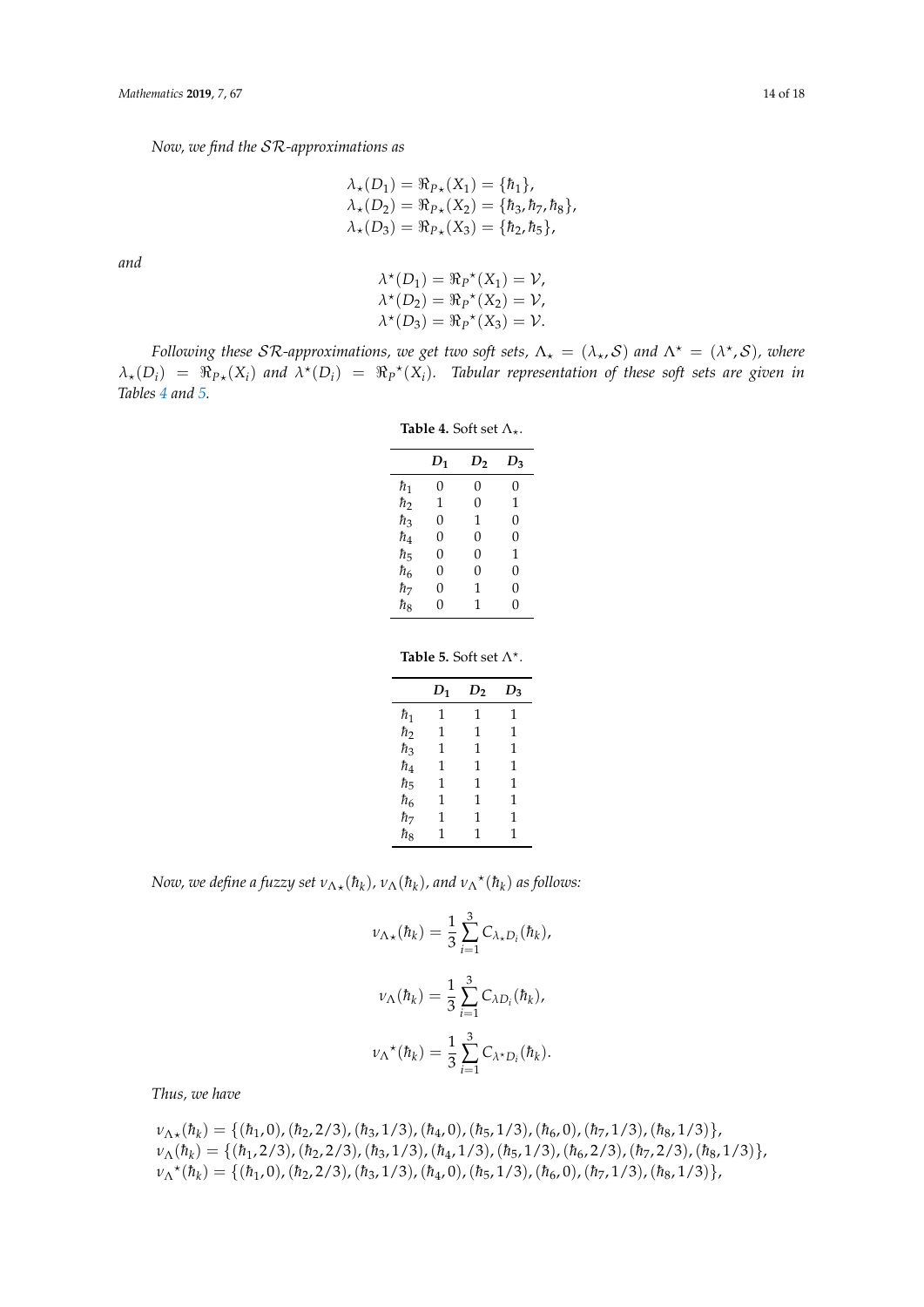*Now, we find the decision set by adding* Λ?*,* Λ*, and* Λ? *. Then, we have*

$$
\nu_{\Lambda_{\star}+\Lambda+\Lambda^{\star}}(\hbar_{k})=\nu_{\Lambda_{\star}}(\hbar_{k})+\nu_{\Lambda}(\hbar_{k})+\nu_{\Lambda^{\star}}(\hbar_{k})-[\nu_{\Lambda_{\star}}(\hbar_{k})*\nu_{\Lambda}(\hbar_{k})*\nu_{\Lambda^{\star}}(\hbar_{k})].
$$

*Since*  $h_2$  *is the brand having the maximum decision value in Table* [6,](#page-14-0) then  $h_2$  *is selected by the the manager team as the major production brand for cosmetics in the departmental store.*

<span id="page-14-0"></span>*In the proposed algorithm, we observe that the use of* SR*-methodology filters the primary assessment results and permits the experts to choose the optimal alternative in a suitable manner. Particularly, the* SR*-upper approximation can be used to add optimal objects possibly neglected by the selectors in the primary assessment, while the* SR*-lower approximation can be used to remove the objects that are irregularly selected as optimal. Hence,* SR *reduces the error, to some extent, that is caused by the subjective nature of experts during group decision making.*

**Table 6.** Decision value table.

|           | <b>Decision Value</b> |
|-----------|-----------------------|
| ħ1        | 1.000                 |
| ħ,        | 1.889                 |
| ħз        | 1.556                 |
| $\hbar_4$ | 1.000                 |
| ħ5        | 1.556                 |
| ħκ        | 1.778                 |
| $\hbar_7$ | 1.778                 |
| ħς        | 1.556                 |

<span id="page-14-1"></span>*Now we present bar chart as given by Figure [2](#page-14-1) of the decision values.*



**Figure 2.** Graphical representation of Decision Values.

# Since ~<sup>2</sup> is the brand having maximum decision value in table 6. So, ~<sup>2</sup> is selected by the the **7. Applications of the** SR**-Topological Spaces in Image Processing** managers team as a major production brand for cosmetics in the departmental store.

structure properties. Similarly, according to the  $\mathcal{SR}$ -topological properties of the  $\mathcal{SR}$ -space, we can also restore the  $\mathcal{SR}$ -topological diagram for some incomplete diagram. We know that a geometrical figure can be obtained by its part information and its topological

**Example 8.** One of the best examples of an incomplete image is that of fingerprints. Figure [3](#page-15-7) shows a portion of **Example 6.** One of the sest examples of an incomplete thage is that of fingerprints. I igure 3 shows a portion of<br>*fingerprint information from a person; however, the fingerprint information is incomplete. We can obtain t* or prim information from a person, newcocit, the fingerprim information to incomplete. The east country.<br>Il finographi image on the basis of this Figure 3 by using SR-approximations and SR-tonological properti by subjective nature of experts during group decision making. *real fingerprint image on the basis of this Figure [3](#page-15-7) by using* SR*-approximations and* SR*-topological properties.*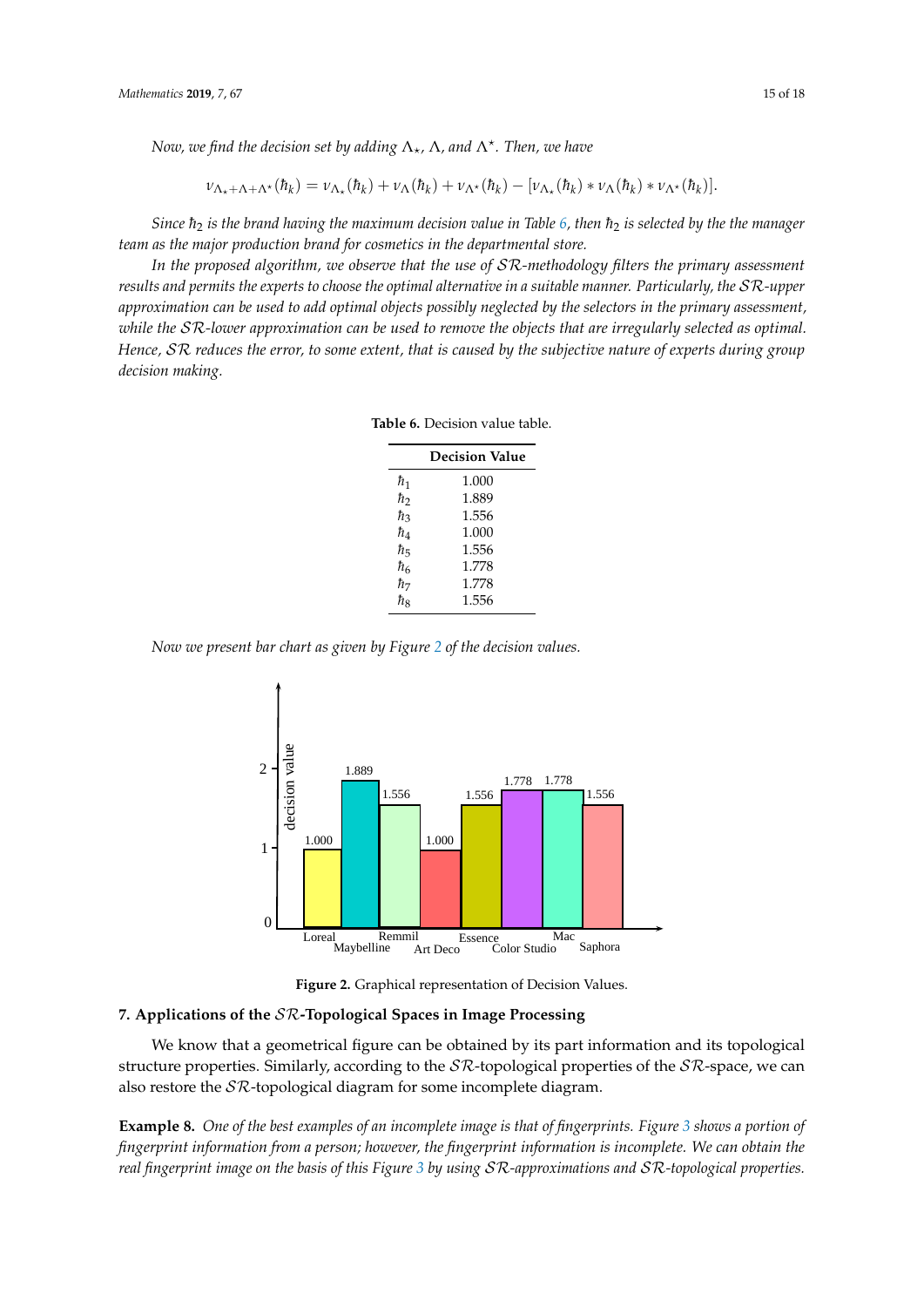<span id="page-15-7"></span>

**Figure 3.** (**a**) Incomplete information of a fingerprint. (**b**) Renewed fingerprint.

The development of these theories can form the theoretical basis for further applications of the  $S\mathcal{R}$ -set and  $S\mathcal{R}$ -topology in many science and engineering areas, such as image processing, protein structure prediction, target recognition, and gene structure prediction.

#### **8. Conclusions**

by utilizing  $S\mathcal{R}$ -sets. The effectiveness of the algorithm was verified by a case study for cosmetic<br>brand selection. However, under topological transformation, some properties of the  $S\mathcal{R}$ -set and topological theory, like connectedness and separation axioms on the  $S\mathcal{R}$ -set, need to be further studied.<br>If we combine the  $S\mathcal{R}$ -set with other soft computing methods, such as bipolar fuzzy, neutrosophic set, and other hybrid structures, and use them in mage processing, expert systems, and cognitive maps,<br>a high machine IQ and hybrid intelligent system can be designed, which will be a productive attempt. We established the topological structure on the  $S\mathcal{R}$ -set in a new way. We define various topological terms, define  $\mathcal{SR}$ -continuity, product topology in  $\mathcal{SR}$ -set, and compactness in  $\mathcal{SR}$ -sets by taking an  $S\mathcal{R}$ -set as a pair of sets corresponding to the lower and upper approximations. Furthermore, we present an algorithm to cope with uncertainties in multi-attribute group decision-making problems brand selection. However, under topological transformation, some properties of the  $S\mathcal{R}$ -set and topological theory, like connectedness and separation axioms on the  $S\mathcal{R}$ -set, need to be further studied. and other hybrid structures, and use them in image processing, expert systems, and cognitive maps,

**Author Contributions:** The authors contributed to each part of this paper equally. The authors read and approved<br>the final manuscript. the final manuscript.

Acknowledgments: The authors are highly thankful to the editor and referees for the valuable comments and suggestions for improving the quality of the paper. suggestions for improving the quality of the paper.

brand section of the conducts of conduct of the selection of the selection, some properties of  $\mathbf{R}$ -settings of  $\mathbf{R}$ **Conflicts of Interest:** The authors declare no conflict of interest.

# <span id="page-15-6"></span><span id="page-15-5"></span><span id="page-15-4"></span><span id="page-15-3"></span><span id="page-15-2"></span><span id="page-15-1"></span><span id="page-15-0"></span>**References**

- 1. Zadeh, L.A. Fuzzy sets. *Inf. Control* **1965**, *8*, 338–353. [CrossRef]
	- 2. Pawlak, Z. Rough sets. *Int. J. Inf. Comput. Sci.* **1982**, *11*, 341–356. [\[CrossRef\]](http://dx.doi.org/10.1007/BF01001956)
- 2. I awiak, Z. Skowron, A. Rough sets: Some extensions. *Inf. Sci.* 2007, 177, 28–40. [CrossRef]<br>3. Pawlak, Z. Skowron, A. Rough sets: Some extensions. *Inf. Sci.* 2007, 177, 28–40. [CrossRef]<br>4. Maii PK · Roy A R · Biswas
- $\frac{2002}{44}$ ,  $\frac{1077-1083}{8}$ . [CrossRef]<br> $\frac{1000}{8}$ ,  $\frac{1000}{8}$ ,  $\frac{10000}{8}$ ,  $\frac{10000}{8}$ ,  $\frac{10000}{8}$ ,  $\frac{10000}{8}$ ,  $\frac{10000}{8}$ ,  $\frac{100000}{8}$ ,  $\frac{100000}{8}$ ,  $\frac{1000000}{8}$ ,  $\frac{10000000000000000000$ 4. Maji, P.K.; Roy, A.R.; Biswas, R. An application of soft sets in a decision making problem. *Comp. Math. Appl.* **2002**, *44*, 1077–1083. [CrossRef]
	- 5. Maji, P.K.; Roy, A.R.; Biswas, R. Soft set theory. *Comp. Math. Appl.* **2003**, *45*, 555–562. [\[CrossRef\]](http://dx.doi.org/10.1016/S0898-1221(03)00016-6)
	- 6. Molodtsov, D. Soft set theoty-first results. *Comp. Math. Appl.*, **1999**, *37*, 19–31. [CrossRef]
- 6. Molodtsov, D. Soft set theoty-first results. *Comp. Math. Appl.,* **1999**, 37, 19–31. [CrossRef]<br>7. Akram, M.; Ali, G.; Alshehri, N.O. A New Multi-Attribute Decision-Making Method Based on m-Polar Fuzzy Soft Rough Sets. *Symmetry* **2017**, *9*, 271.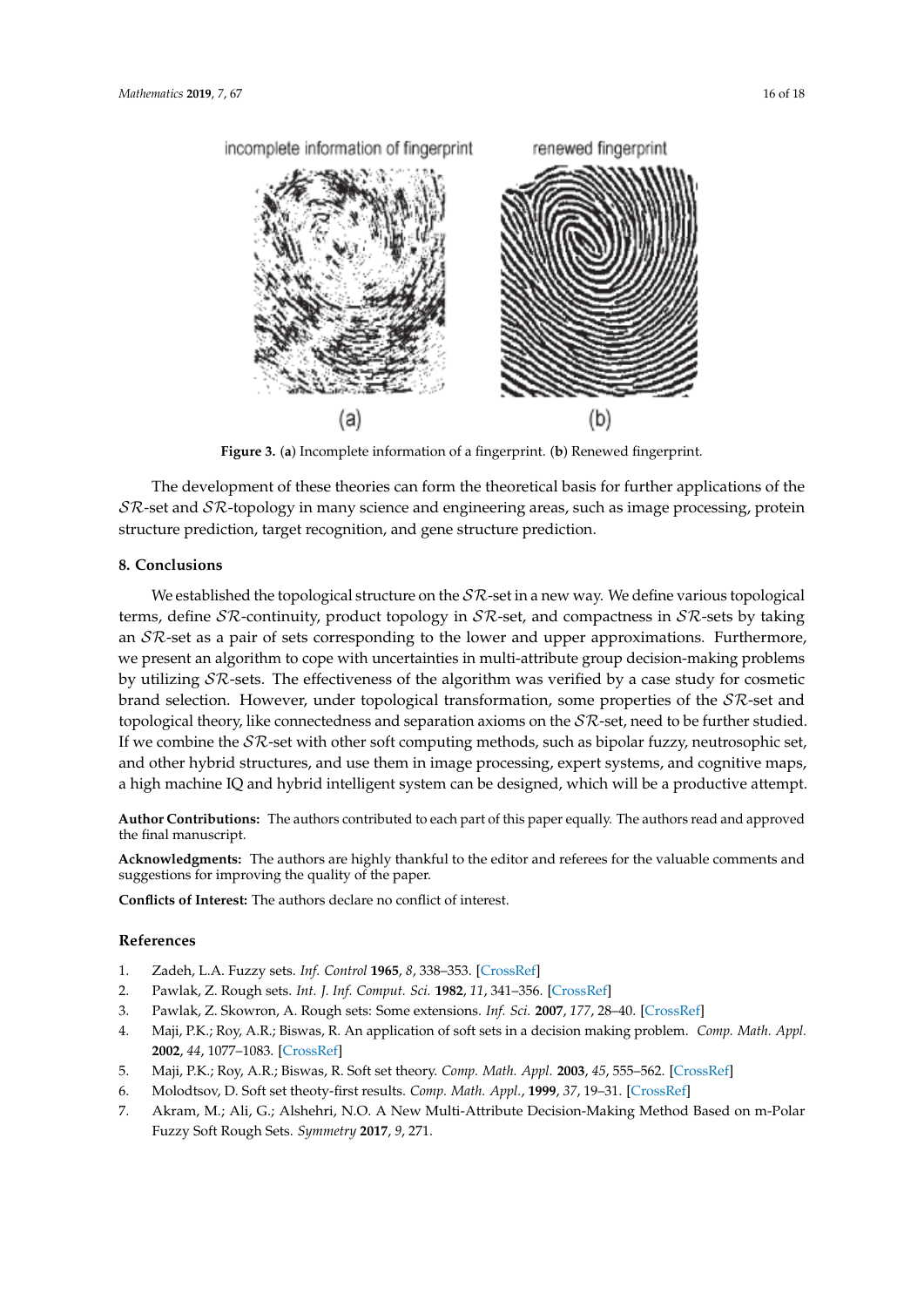[\[CrossRef\]](http://dx.doi.org/10.3390/sym9110271)

- 8. Akram, M.; Malik, H.M.; Shahzadi, S.; Smarandache, F. Neutrosophic Soft Rough Graphs with Application. *Axioms* **2018**, *7*, 14. [\[CrossRef\]](http://dx.doi.org/10.3390/axioms7010014)
- 9. Akram, M.; Gulzar, H.; Smarandache, F.; Broumi, S. Certain Notions of Neutrosophic Topological *K*-Algebras. *Mathematics* **2018**, *6*, 234. [\[CrossRef\]](http://dx.doi.org/10.3390/math6110234)
- 10. Al-Quran, A.; Hassan, N. The Complex Neutrosophic Soft Expert Relation and Its Multiple Attribute Decision-Making Method. *Entropy* **2018**, *20*, 101. [\[CrossRef\]](http://dx.doi.org/10.3390/e20020101)
- <span id="page-16-0"></span>11. Ali, M.I. A note on soft sets, rough soft sets and fuzzy soft sets. *Appl. Soft Comput.* **2011**, *11*, 3329–3332.
- <span id="page-16-1"></span>12. Shabir, M.; Naz, M. On soft topological spaces. *Comp. Math. Appl.* **2011**, *61*, 1786–1799. [\[CrossRef\]](http://dx.doi.org/10.1016/j.camwa.2011.02.006)
- <span id="page-16-2"></span>13. Çağman, N.; Karataş, S.; Enginoglu, S. Soft topology. *Comp. Math. Appl.* 2011, 62, 351-358. [\[CrossRef\]](http://dx.doi.org/10.1016/j.camwa.2011.05.016)
- <span id="page-16-3"></span>14. Chen, D. The parametrization reduction of soft sets and its applications. *Comp. Math. Appl.* **2005**, *49*, 757–763. [\[CrossRef\]](http://dx.doi.org/10.1016/j.camwa.2004.10.036)
- <span id="page-16-4"></span>15. Aktas, H.; Çağman, N. Soft sets and soft group. *Inf. Sci.* 2007, 1, 2726–2735. [\[CrossRef\]](http://dx.doi.org/10.1016/j.ins.2006.12.008)
- <span id="page-16-5"></span>16. Riaz, M.; Naeem, K.; Ahmad, M.O. Novel Concepts of Soft Sets with Applications. *Ann. Fuzzy Math. Inf.* **2017**, *13*, 239–251.
- 17. Riaz, M.; Naeem, K. Measurable Soft Mappings. *Punjab Univ. J. Math*. **2016**, *48*, 19–34.
- <span id="page-16-6"></span>18. Riaz, M.; Fatima, Z. Certain properties of soft metric spaces. *J. Fuzzy Math.* **2017**, *25*, 543–560.
- <span id="page-16-7"></span>19. Riaz, M.; Hashmi, M.R. Certain applications of fuzzy parameterized fuzzy soft sets in decision-making problems. *Int. J. Algebra Stat.* **2016**, *5*, 135–146. [\[CrossRef\]](http://dx.doi.org/10.20454/ijas.2016.1181)
- 20. Riaz, M.; Hashmi, M.R. Fuzzy parameterized fuzzy soft topology with applications. *Ann. Fuzzy Math. Inf.* **2017**, *13*, 593–613.
- 21. Riaz, M.; Hashmi, M.R. Fuzzy Parameterized Fuzzy Soft Compact Spaces with Decision-Making. *Punjab Univ. J. Math*. **2018**, *50*, 131–145.
- 22. Riaz, M.; Hashmi, M.R. Fixed points of fuzzy neutrosophic soft mapping with decision-making. *Punjab Univ. J. Math*. **2018**, *7*, 1–10. [\[CrossRef\]](http://dx.doi.org/10.1186/s13663-018-0632-5)
- <span id="page-16-8"></span>23. Riaz, M.; Hashmi, M.R.; Farooq, A. Fuzzy Parameterized Fuzzy Soft Metric spaces. *J. Math. Anal*. **2018**, *9*, 25–36.
- <span id="page-16-9"></span>24. Shang, Y. Robustness of scale-free networks under attacks with tunable grey information. *EPL* **2011**, *95*, 9528005. [\[CrossRef\]](http://dx.doi.org/10.1209/0295-5075/95/28005)
- <span id="page-16-10"></span>25. Shang, Y. Subgraph Robustness of Complex Networks Under Attacks. *IEEE Trans. Syst. Man Cybern. Syst.* **2017**, 1–12. [\[CrossRef\]](http://dx.doi.org/10.1109/TSMC.2017.2733545)
- <span id="page-16-11"></span>26. Thivagar, M.L.; Richard, C.; Paul, N.R. Mathematical Innovations of a Modern Topology in Medical Events. *Int. J. Inf. Sci.* **2012**, *2*, 33–36.
- <span id="page-16-12"></span>27. Feng, F. ; Li, C.; Davvaz, B. Ali, M.I. Soft sets combined with fuzzy sets and rough sets: A tentative approach. *Soft Comp.* **2010**, *14*, 899–911. [\[CrossRef\]](http://dx.doi.org/10.1007/s00500-009-0465-6)
- <span id="page-16-13"></span>28. Feng, F.; Liu, X.; Fotea, V.L.; Jun, Y.B. Soft sets and Soft rough sets. *Inf. Sci.* **2011**, *181*, 1125–1137. [\[CrossRef\]](http://dx.doi.org/10.1016/j.ins.2010.11.004)
- <span id="page-16-14"></span>29. Ma, X.; Liu, Q.; Zhan, J. A survey of decision making methods based on certain hybrid soft set models. *Artif. Intell. Rev.* **2017**, *47*, 507–530. [\[CrossRef\]](http://dx.doi.org/10.1007/s10462-016-9490-x)
- <span id="page-16-15"></span>30. Zou, X. Data analysis approaches of soft sets under incomplete information. *Knowl. Based Syst*. **2008**, *21*, 941–945. [\[CrossRef\]](http://dx.doi.org/10.1016/j.knosys.2008.04.004)
- <span id="page-16-17"></span><span id="page-16-16"></span>31. Bakier, M.Y.; Allam, A.A.; Abd-Allah, SH.S. Soft rough topology. *Ann. Fuzzy Math. & Inf.* **2016**, *11*, 4–11.
- 32. Malik, M.A.; Riaz, M. G-subsets and G-orbits of under action of the Modular Group. *Punjab Univ. J. Math*. **2011**, *43*, 75–84.
- <span id="page-16-18"></span>33. Malik, M.A.; Riaz, M. Orbits of under the action of the Modular Group *PSL*(2, *Z*). *UPB Sci. Bull. Ser. A Appl. Math. Phys.* **2012**, *74*, 109–116.
- <span id="page-16-19"></span>34. Kaur, G.; Garg, H. Multi-Attribute Decision-Making Based on Bonferroni Mean Operators under Cubic Intuitionistic Fuzzy Set Environment. *Entropy* **2018**, *20*, 65. [\[CrossRef\]](http://dx.doi.org/10.3390/e20010065)
- 35. Liu, P.; Mahmood, T.; Khan, Q. Multi-Attribute Decision-Making Based on Prioritized Aggregation Operator under Hesitant Intuitionistic Fuzzy Linguistic Environment. *Symmetry* **2017**, *9*, 270. [\[CrossRef\]](http://dx.doi.org/10.3390/sym9110270)
- 36. Mathew, B.P.; Jacob, S. On rough topological spaces. *Int. J. Math. ARC* **2012**, *3*, 3413–3421. [\[CrossRef\]](http://dx.doi.org/10.4018/IJRSDA.2016010106)
- 37. Roy, R.; Maji, P.K. A fuzzy soft set theoretic approach to decision making problems. *J. Comp. Appl. Math.* **2007**, *203*, 412–418.